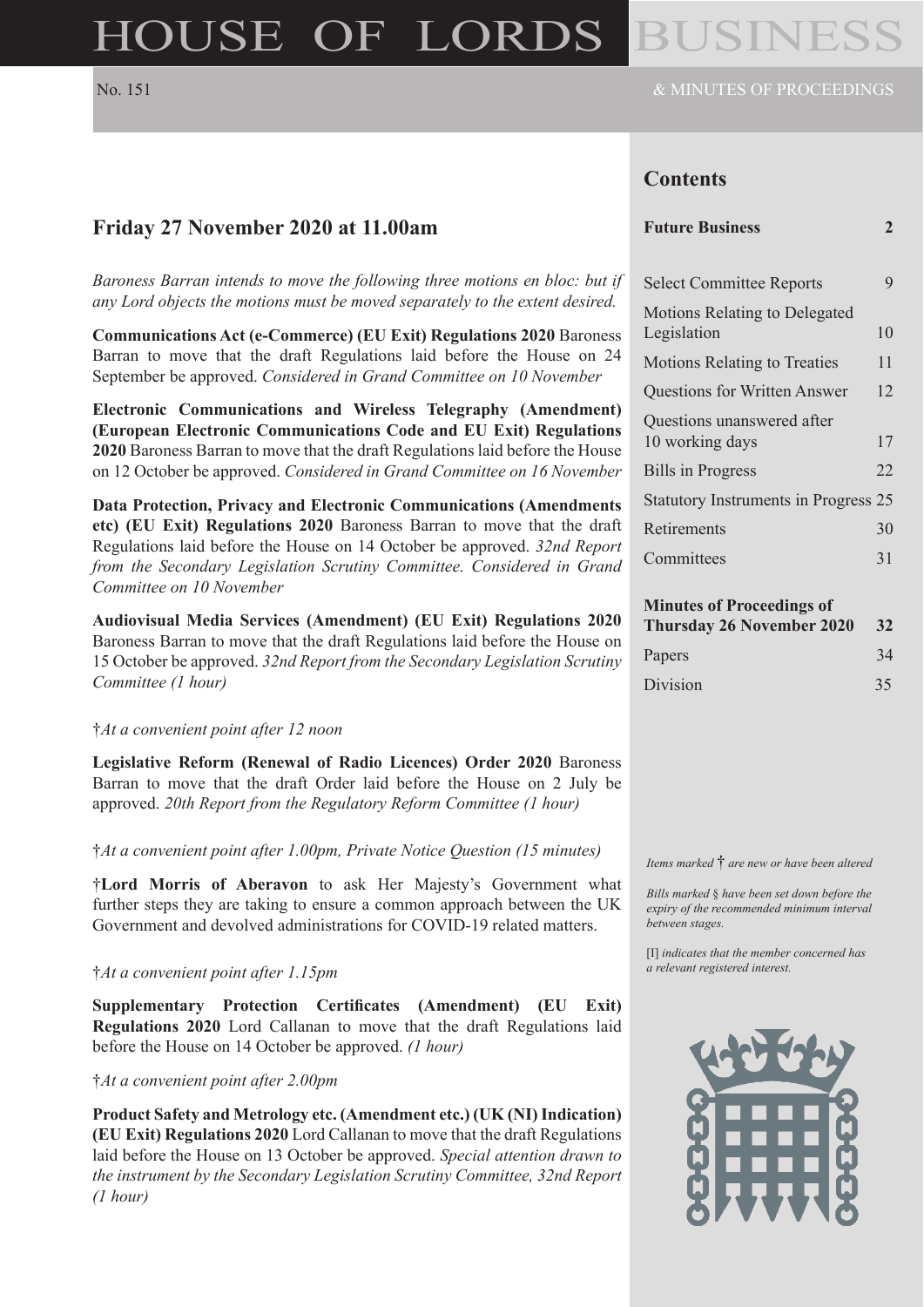# **Future Business**

# **Monday 30 November 2020 at 1.00pm**

#### *Oral questions (40 minutes)*

\***Baroness Meacher** to ask Her Majesty's Government what measures they are taking to support private investment in the hydrogen sector in the United Kingdom.

\***Lord Caine** to ask Her Majesty's Government what assessment they have made of the number of jobs saved in Northern Ireland as a result of the measures they have introduced to deal with the economic consequences of the COVID-19 pandemic.

\***Lord Alton of Liverpool** to ask Her Majesty's Government what plans they have to use the World Trade Organization's Agreement on Trade-Related Aspects of Intellectual Property Rights to guarantee access to affordable drugs in (1) the United Kingdom, and (2) developing countries.

\***Baroness D'Souza** to ask Her Majesty's Government what assessment they have made of the case for convening a summit of the governments of the 10 leading democracies in spring 2021.

**Ship Recycling (Facilities and Requirements for Hazardous Materials on Ships) (Amendment) (EU Exit) Regulations 2020** Baroness Vere of Norbiton to move that the draft Regulations laid before the House on 15 October be approved. *Considered in Grand Committee on 18 November.*

**High Speed Rail (West Midlands–Crewe) Bill** Report [Baroness Vere of Norbiton]

**Lord Berkeley** to move, as an amendment to the motion that the Report be now received, to leave out "now received" and insert "not received until a Select Committee has been appointed to consider Works Nos 62, 67, 67A, 67B, 67C, 67D, 69, 69A, 70, 70A, 93, 101B, 101C, 101D, 101E, 101F, 101G and 101H and Footpath Stone Rural 33 and related works as listed in Schedule 1 and the House has debated its report and a Government response; that no member who has spoken in proceedings on the bill be appointed to the Committee; that the Committee be given power to receive oral evidence and to appoint specialist advisers; and that the Committee report within three months of appointment."

#### *Grand Committee in Committee Room 2A at 2.30pm*

**Animal Welfare and Invasive Non-native Species (Amendment etc.) (EU Exit) Regulations 2020** Consideration in Grand Committee [Lord Gardiner of Kimble] *33rd Report from the Secondary Legislation Scrutiny Committee (1 hour)*

*The following two motions are expected to be debated together for up to 1 hour.*

**Agricultural Products, Food and Drink (Amendment etc.) (EU Exit) Regulations 2020** Consideration in Grand Committee [Baroness Bloomfield of Hinton Waldrist] *33rd Report from the Secondary Legislation Scrutiny Committee*

**Food (Amendment) (EU Exit) Regulations 2020** Consideration in Grand Committee [Baroness Bloomfield of Hinton Waldrist]

**European Union Withdrawal (Consequential Modifications) (EU Exit) Regulations 2020** Consideration in Grand Committee [Lord True] (*1 hour*)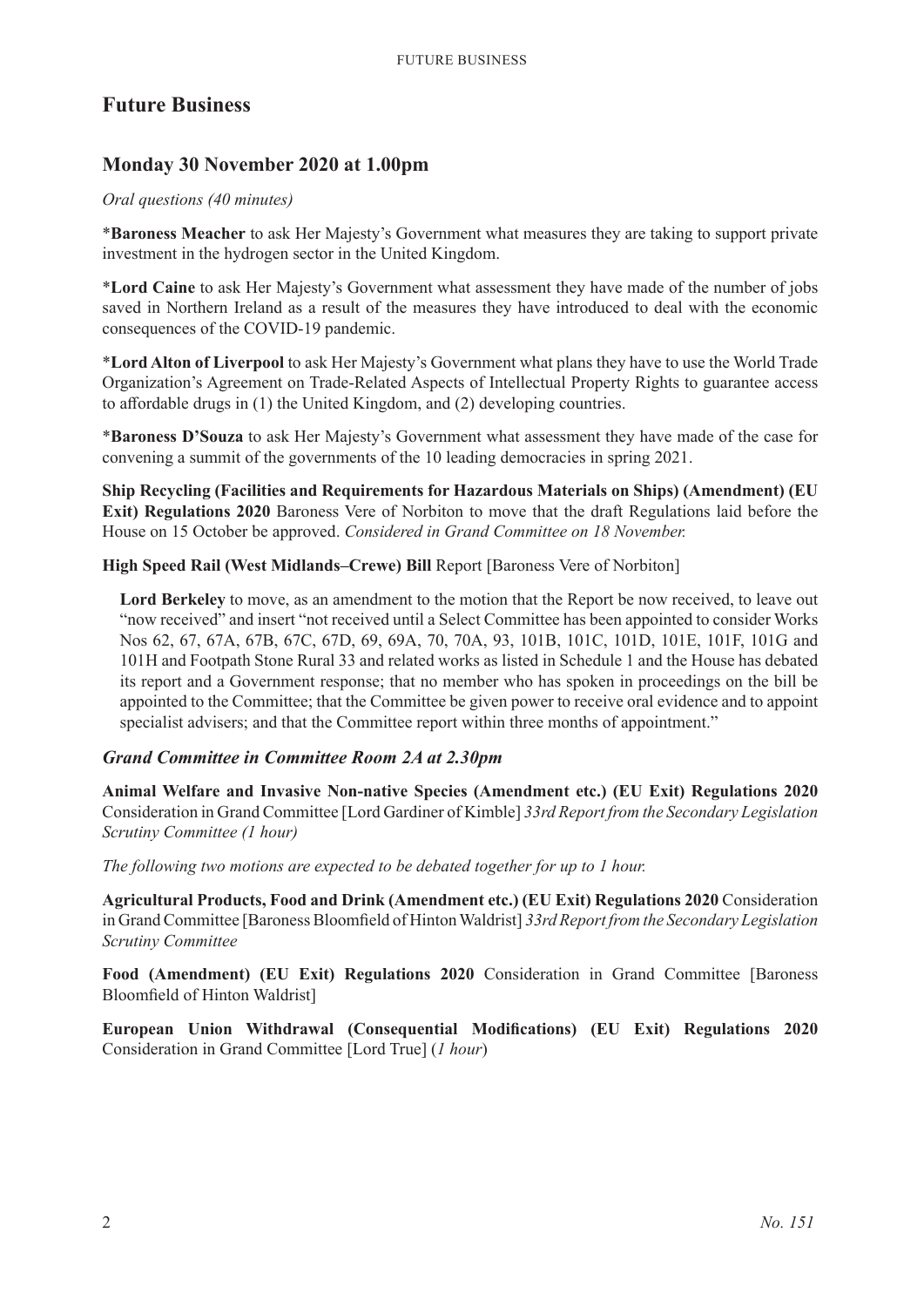**Definition of Qualifying Northern Ireland Goods (EU Exit) Regulations 2020** Consideration in Grand Committee [Lord True] *Special attention drawn to the instrument by the Secondary Legislation Scrutiny Committee, 31st Report (1 hour)*

# **Tuesday 1 December 2020 at 12 noon**

*Oral questions (40 minutes)*

\***Baroness Barker** to ask Her Majesty's Government what progress they have made towards ending HIV transmissions by 2030.

\***Lord Cashman** to ask Her Majesty's Government what assessment they have made of the impact preexposure prophylaxis is having on new HIV transmissions; and what steps they are taking to ensure that there is sufficient access to that treatment.

\***Baroness Gale** to ask Her Majesty's Government what steps they are taking to support older people at risk from domestic abuse while restrictions are in place to address the COVID-19 pandemic.

*Topical oral question. Ballot to be drawn at 1pm on Friday 27 November.*

§**Covert Human Intelligence Sources (Criminal Conduct) Bill** Committee (day 2) [Baroness Williams of Trafford] *10th Report from the Joint Committee on Human Rights, 19th Report from the Constitution Committee*

#### *Grand Committee in Committee Room 2A at 2.30pm*

**Protocol on Ireland/Northern Ireland (Democratic Consent Process) (EU Exit) Regulations 2020** Consideration in Grand Committee [Viscount Younger of Leckie] *34th Report from the Secondary Legislation Scrutiny Committee (1 hour)*

†**Food and Feed Hygiene and Safety (Miscellaneous Amendments etc.) (EU Exit) Regulations 2020** Consideration in Grand Committee [Baroness Penn] (*1 hour*)

**Ecodesign for Energy-Related Products and Energy Information (Amendment) (EU Exit) Regulations 2020** Consideration in Grand Committee [Lord Callanan] *32nd Report from the Secondary Legislation Scrutiny Committee (1 hour)*

# **Wednesday 2 December 2020 at 12 noon**

*Oral questions (40 minutes)*

\***Baroness Hoey** to ask Her Majesty's Government what steps they are taking to support the operation of Belfast International Airport.

\***Baroness Benjamin** to ask Her Majesty's Government what action they are taking to protect children online who have been groomed into filming their own abuse.

\***Lord Dubs** to ask Her Majesty's Government what assessment they have made of the future of security cooperation across Europe from January 2021.

*Topical oral question. Ballot to be drawn at 1pm on Monday 30 November.*

**United Kingdom Internal Market Bill** Third Reading [Lord Callanan] *24th, 26th and 29th Reports from the Delegated Powers Committee, 17th Report from the Constitution Committee, 8th Report from the Joint Committee on Human Rights*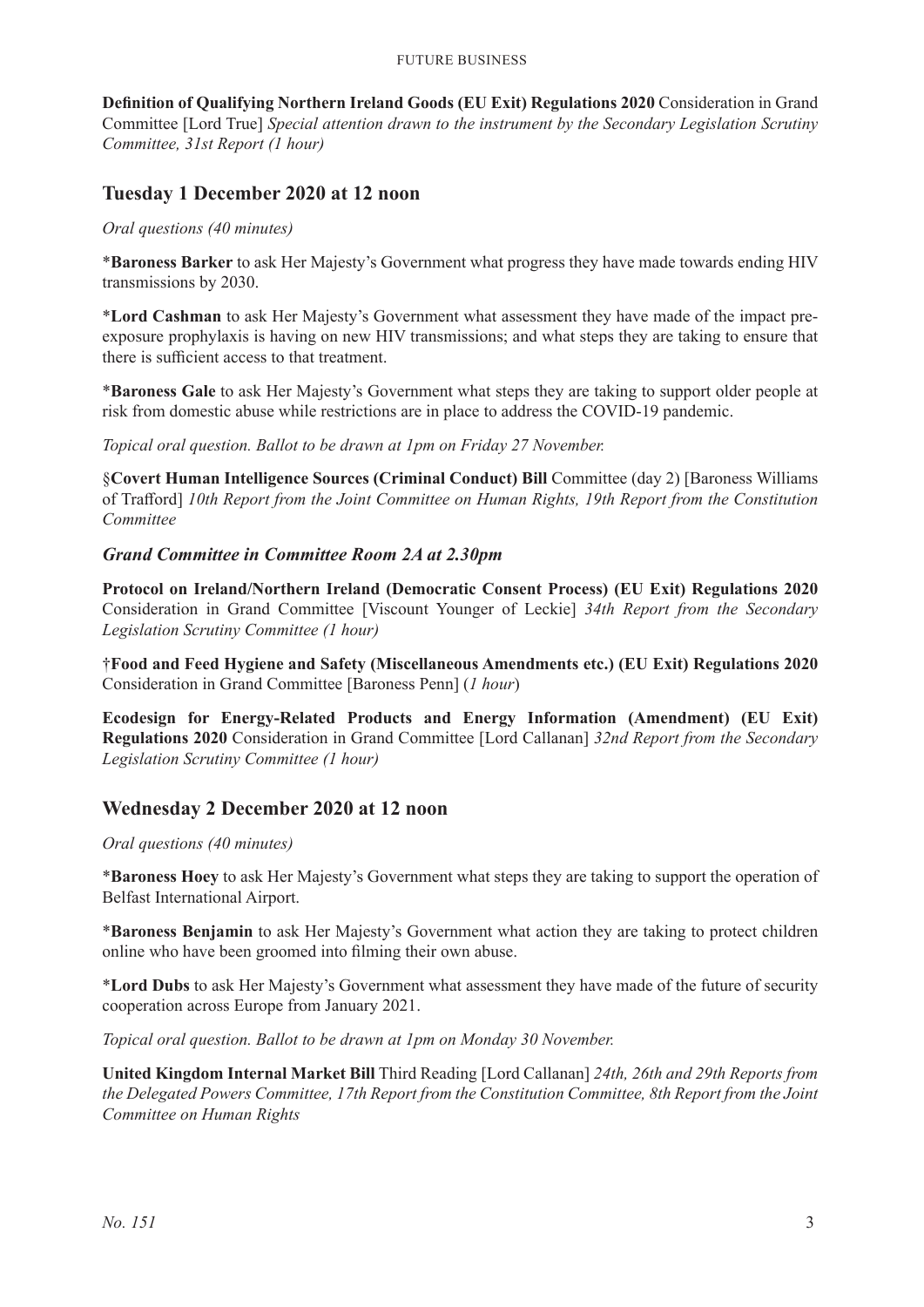**State Aid (Revocations and Amendments) (EU Exit) Regulations 2020** Lord Callanan to move that the draft Regulations laid before the House on 29 October be approved. *Special attention drawn to the instrument by the Secondary Legislation Scrutiny Committee, 30th Report (1½ hours)*

**Lord Stevenson of Balmacara** to move, as an amendment to the above motion, at end to insert "but that this House regrets that the Regulations replace retained European Union State Aid rules with a yet to be defined new subsidy regime, and calls on Her Majesty's Government to delay implementation of the regulations until (1) they have consulted widely on their proposals, (2) they have sought the agreement of the devolved administrations, and (3) the primary legislation detailing how the United Kingdom's new subsidy regime will operate after the end of the transition period has received Royal Assent.

*The following two motions are expected to be debated together for up to 1½ hours.*

**Human Medicines (Amendment etc.) (EU Exit) Regulations 2020** Lord Bethell to move that the draft Regulations laid before the House on 20 October be approved.

**Medical Devices (Amendment etc.) (EU Exit) Regulations 2020** Lord Bethell to move that the draft Regulations laid before the House on 10 November be approved.

#### *Grand Committee in Committee Room 2A at 2.30pm*

*The following four motions are expected to be debated together for up to 1 hour.*

**Official Controls (Animals, Feed and Food, Plant Health etc.) (Amendment) (EU Exit) Regulations 2020** Consideration in Grand Committee [Lord Gardiner of Kimble]

**Import of, and Trade in, Animals and Animal Products (Miscellaneous Amendments) (EU Exit) Regulations 2020** Consideration in Grand Committee [Lord Gardiner of Kimble] *33rd Report from the Secondary Legislation Scrutiny Committee*

**Aquatic Animal Health and Alien Species in Aquaculture, Animals, and Marketing of Seed, Plant and Propagating Material (Legislative Functions and Miscellaneous Provisions) (Amendment) (EU Exit) Regulations 2020** Consideration in Grand Committee [Lord Gardiner of Kimble] *34th Report from the Secondary Legislation Scrutiny Committee*

**Veterinary Medicines and Residues (Amendment) (EU Exit) Regulations 2020** Consideration in Grand Committee [Lord Gardiner of Kimble] *34th Report from the Secondary Legislation Scrutiny Committee*

*The following two motions are expected to be debated together for up to 1 hour.*

**Common Fisheries Policy (Amendment etc.) (EU Exit) Regulations 2020** Consideration in Grand Committee [Lord Gardiner of Kimble] *32nd Report from the Secondary Legislation Scrutiny Committee*

**Common Fisheries Policy (Amendment etc.) (EU Exit) (No. 2) Regulations 2020** Consideration in Grand Committee [Lord Gardiner of Kimble] *33rd Report from the Secondary Legislation Scrutiny Committee*

**Export Control (Amendment) (EU Exit) Regulations 2020** Consideration in Grand Committee [Lord Grimstone of Boscobel] *Special attention drawn to the instrument by the Joint Committee on Statutory Instruments, 32nd Report (1 hour)*

**Conflict Minerals (Compliance) (Northern Ireland) (EU Exit) Regulations 2020** Consideration in Grand Committee [Lord Ahmad of Wimbledon] *Special attention drawn to the instrument by the Joint Committee on Statutory Instruments, 31st Report (1 hour)*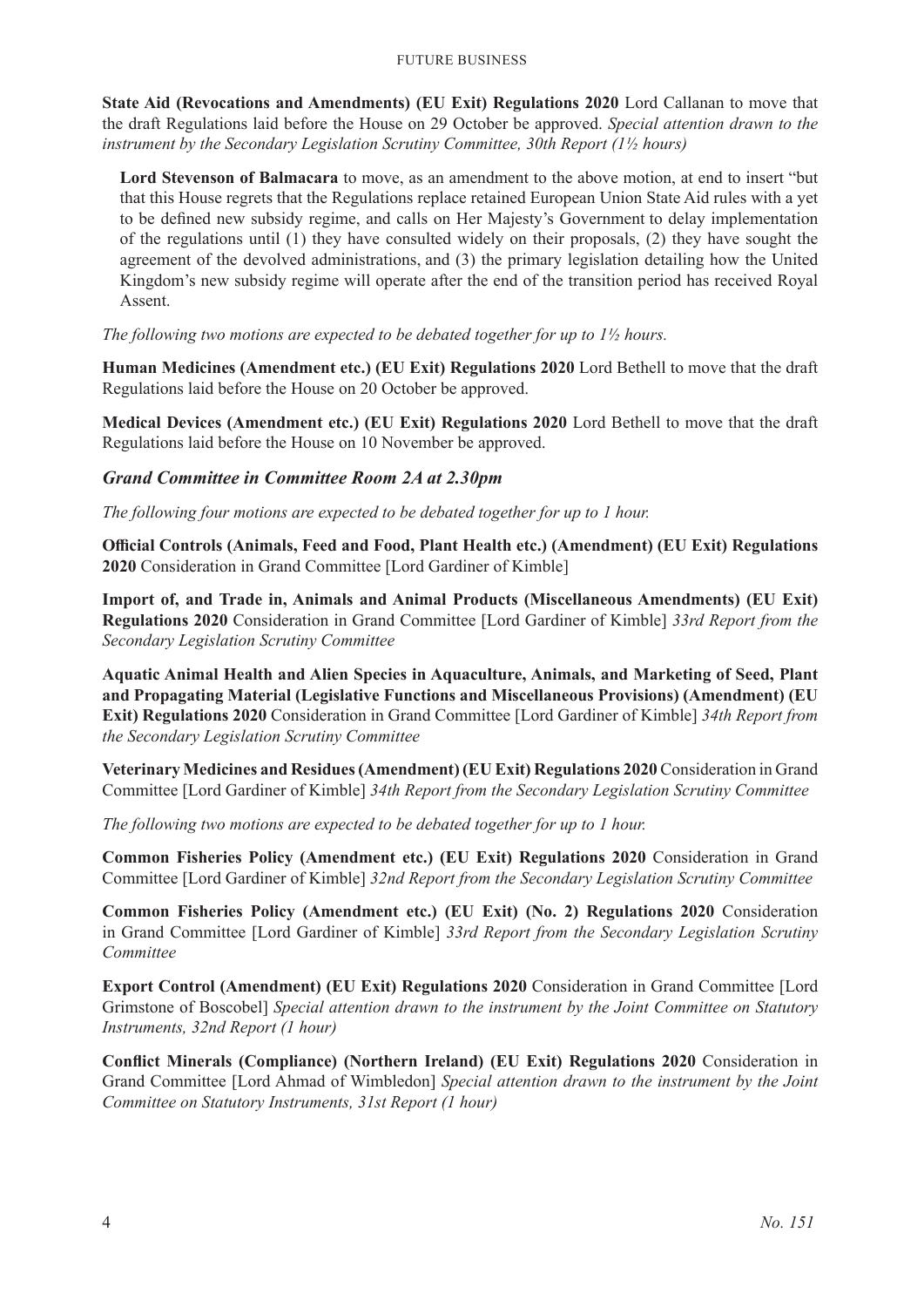# **Thursday 3 December 2020 at 12 noon**

#### *Oral questions (40 minutes)*

\***Lord Lexden** to ask Her Majesty's Government what plans they have to review the National Trust Acts.

\***Lord Whitty** to ask Her Majesty's Government what plans they have to review National Planning Policy Statements to assess whether they are aligned with the United Kingdom's commitments under the Paris Climate Agreement and section 1 of the Climate Change Act 2008.

\***Lord Young of Cookham** to ask Her Majesty's Government what plans they have to facilitate access to Child Trust Funds by children with learning disabilities.

*Topical oral question. Ballot opens at 3pm on Friday 27 November, to be drawn at 1pm on Tuesday 1 December.*

*It is expected that the Committee stage of the Covert Human Intelligence Sources (Criminal Conduct) Bill will continue, and that it will conclude.*

#### *Grand Committee in Committee Room 2A at 2.30pm*

**Lord Agnew of Oulton** to move the Grand Committee takes note of the Spending Review 2020. *(3 hours)*

# **Monday 7 December 2020 at 1.00pm**

#### *Oral questions (40 minutes)*

\***Lord West of Spithead** to ask Her Majesty's Government whether a new United Kingdom warhead is required to extend the Trident nuclear programme to 2049; and if so, by when it will be required.

\***Lord Randall of Uxbridge** to ask Her Majesty's Government what preparations they are making for participation in the fifteenth meeting of the Conference of the Parties to the Convention on Biological Diversity.

\***Baroness Blower** to ask Her Majesty's Government what assessment they have made of the impact of their support for (1) human rights, and (2) the peace process, in Colombia.

\***Lord Bird** to ask Her Majesty's Government what assessment they have made of the implications of their policies to address the COVID-19 pandemic for social mobility in England.

#### **Tuesday 8 December 2020 at 12 noon**

#### *Oral questions (40 minutes)*

\***Lord Best** to ask Her Majesty's Government, further to the answer by Lord Callanan on 2 July (HL Deb, col 802), when they plan to publish the heat and building strategy.

\***Baroness Lawrence of Clarendon** to ask Her Majesty's Government what plans they have to review public health information on the COVID-19 pandemic to ensure that any (1) linguistic, (2) cultural, and (3) digital issues with such information are addressed.

\***Lord Clement-Jones** to ask Her Majesty's Government what assessment they have made of the partnership between Netflix and the British Board of Film Classification to establish age ratings for streaming platforms; and what plans they have to encourage other streaming platforms to adopt such ratings.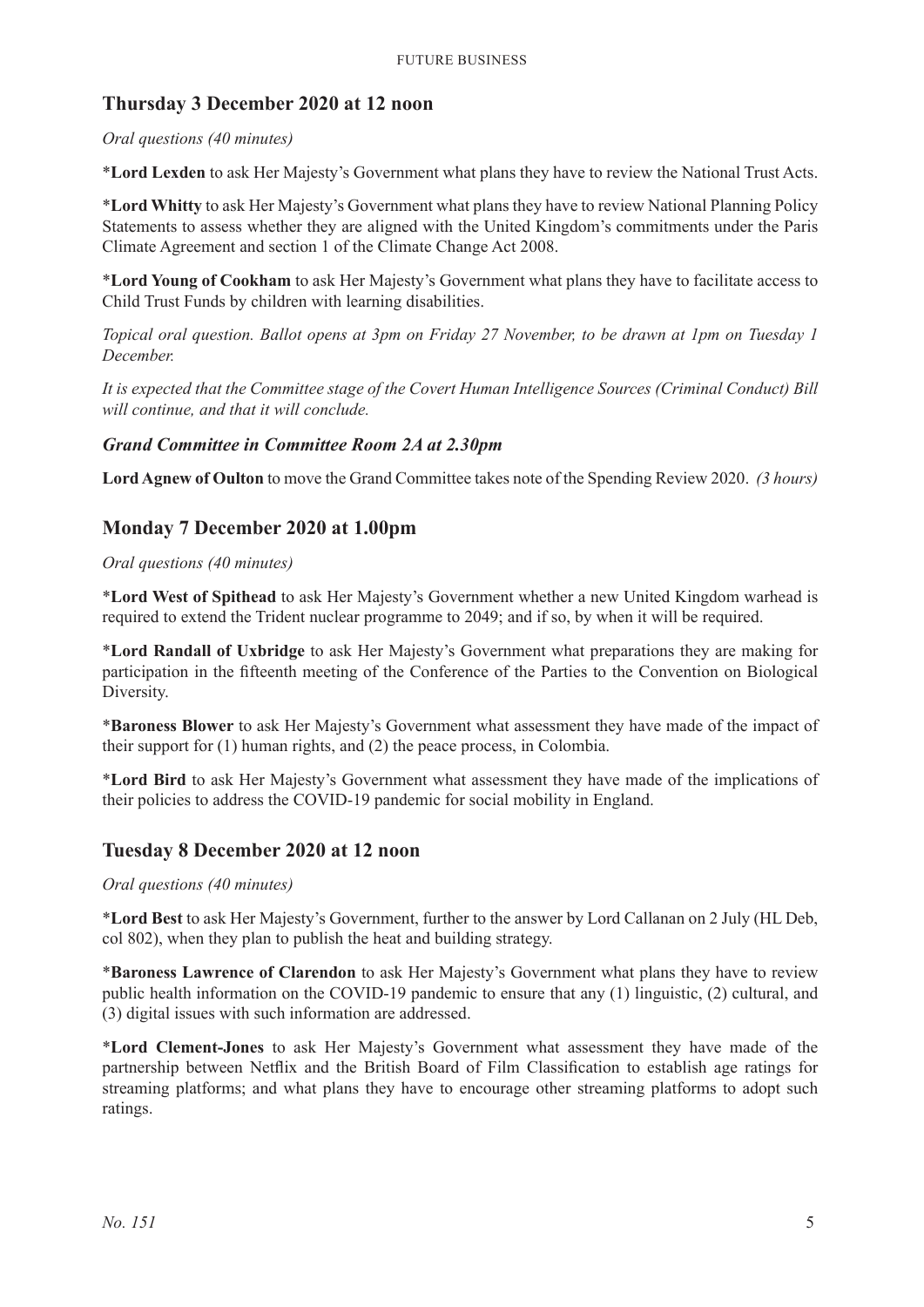#### **Wednesday 9 December 2020 at 12 noon**

#### *Oral questions (40 minutes)*

\***Baroness Bonham-Carter of Yarnbury** to ask Her Majesty's Government, further to the report by Ofcom *Review of prominence for public service broadcasting: Recommendations to Government for a new framework to keep PSB TV prominent in an online world*, published on 4 July 2019, what plans they have to introduce legislation to ensure the prominence of public service broadcasting online.

\***Lord Lancaster of Kimbolton** to ask Her Majesty's Government what plans they have to review the Community Resilience Development Framework in the light of the COVID-19 pandemic.

\***Lord Browne of Belmont** to ask Her Majesty's Government what plans they have to review gambling legislation.

#### **Thursday 10 December 2020 at 12 noon**

**Lord Spencer of Alresford** will be introduced.

#### *Oral questions (40 minutes)*

\***Baroness Crawley** to ask Her Majesty's Government what progress they have made in resolving the issues faced by those war widows who were required to surrender their War Widows Pension due to marriage or cohabitation.

\***Baroness Anelay of St Johns** to ask Her Majesty's Government what plans they have (1) to participate in, and (2) to promote, the United Nations' International Human Rights Day on Thursday 10 December.

\***Baroness Thornhill** to ask Her Majesty's Government what progress they have made towards (1) the target for carbon neutral homes by 2050, and (2) improving energy efficiency standards for existing buildings.

#### **Monday 14 December 2020 at 1.00pm**

#### *Oral questions (40 minutes)*

\***Lord Browne of Ladyton** to ask Her Majesty's Government what assessment they have made of the work of the Committee on Climate Change.

\***Lord Harries of Pentregarth** to ask Her Majesty's Government what assessment they have made of the operation of repair and reuse programmes in (1) Scotland, and (2) Wales; and what steps they have taken to introduce similar such programmes in England.

\***Lord Greaves**to ask Her Majesty's Government what progress they have made on the pilot Environmental Land Management schemes.

\***Baroness Ritchie of Downpatrick** to ask Her Majesty's Government what plans they have to promote a green economic recovery in response to the impact of the COVID-19 pandemic.

#### **Tuesday 15 December 2020 at 12 noon**

#### *Oral questions (40 minutes)*

\***Lord Black of Brentwood** to ask Her Majesty's Government what steps they are taking (1) to support freelance workers in the arts sector during the COVID-19 pandemic, and (2) to ensure a return to live performances in that sector as soon as possible. [I]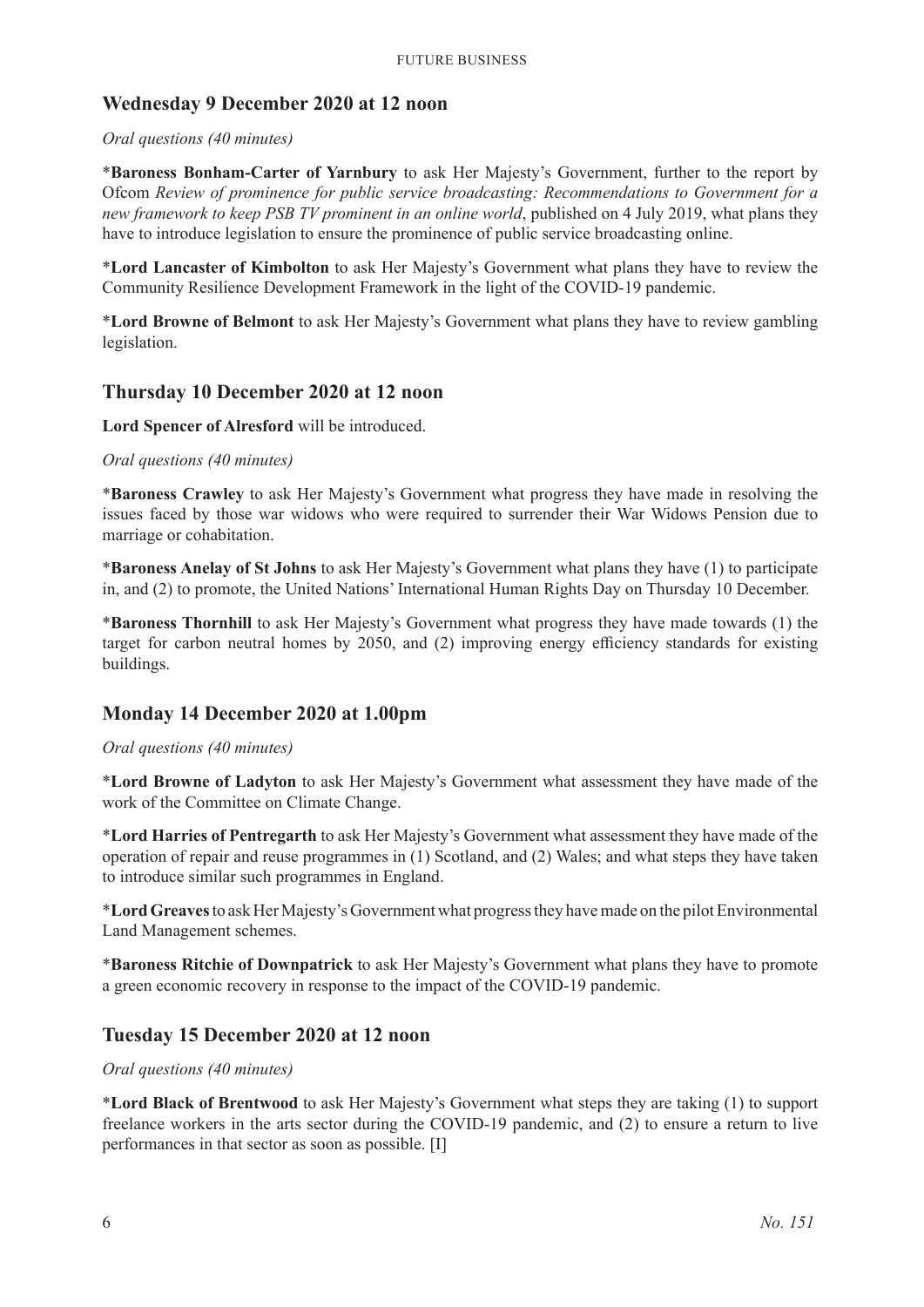#### Future Business

\***Lord Howell of Guildford** to ask Her Majesty's Government what assessment they have made of the Regional Comprehensive Economic Partnership free trade agreement.

\***Baroness Bull** to ask Her Majesty's Government what steps they are taking in response to the report by the Care Quality Commission *Out of Sight-Who Cares?*, published on 22 October.

#### **Wednesday 16 December 2020 at 12 noon**

#### *Oral questions (40 minutes)*

\***Lord Bradshaw** to ask Her Majesty's Government what plans they have for the National Bus Strategy for England to address the impact of traffic congestion on the operation of buses.

\***Lord German** to ask Her Majesty's Government what assessment they have made of the number of (1) prisoners, and (2) children in custody, who have tested positive for COVID-19.

\***Baroness Northover** to ask Her Majesty's Government what engagement they have had with the incoming government of the United States on their global priorities, including plans for international cooperation on addressing climate change.

#### **Thursday 17 December 2020 at 12 noon**

**Lord Lebedev** will be introduced.

#### *Oral questions (40 minutes)*

\***Baroness Randerson**to ask Her Majesty's Government what discussions they have had with organisations representing the freight industry about arrangements to ensure that delays at (1) ports, and (2) airports, are avoided.

\***Lord Rooker** to ask Her Majesty's Government what assessment they have made of the publication by the Office for National Statistics *National life tables—life expectancy in the UK: 2017 to 2019*, published on 24 September.

\***Lord Collins of Highbury** to ask Her Majesty's Government what assessment they have made of the report by the Baring Foundation *Leading the Way: The role of global Britain in safeguarding the rights of the global LGBTI+ community*, published in September; and what steps they are taking to secure the long-term sustainability of the global LGBTI+ rights sector.

#### **Monday 21 December 2020 at 1.00pm**

#### *Oral questions (40 minutes)*

\***Lord Roberts of Llandudno** to ask Her Majesty's Government what steps they are taking to ensure that any COVID-19 vaccine can be transported (1) securely, and (2) efficiently.

\***Baroness Cox** to ask Her Majesty's Government what assessment they have made of the situation in the Nagorno-Karabakh region.

\***Baroness Fox of Buckley** to ask Her Majesty's Government what discussions they have had with local councils in London about the impact of road closures put in place during the COVID-19 pandemic.

\***Lord Hunt of Kings Heath** to ask Her Majesty's Government what assessment they have made of the report by the Royal College of Anaesthetists *Medical Workforce Census Report 2020*, published on 22 November. [I]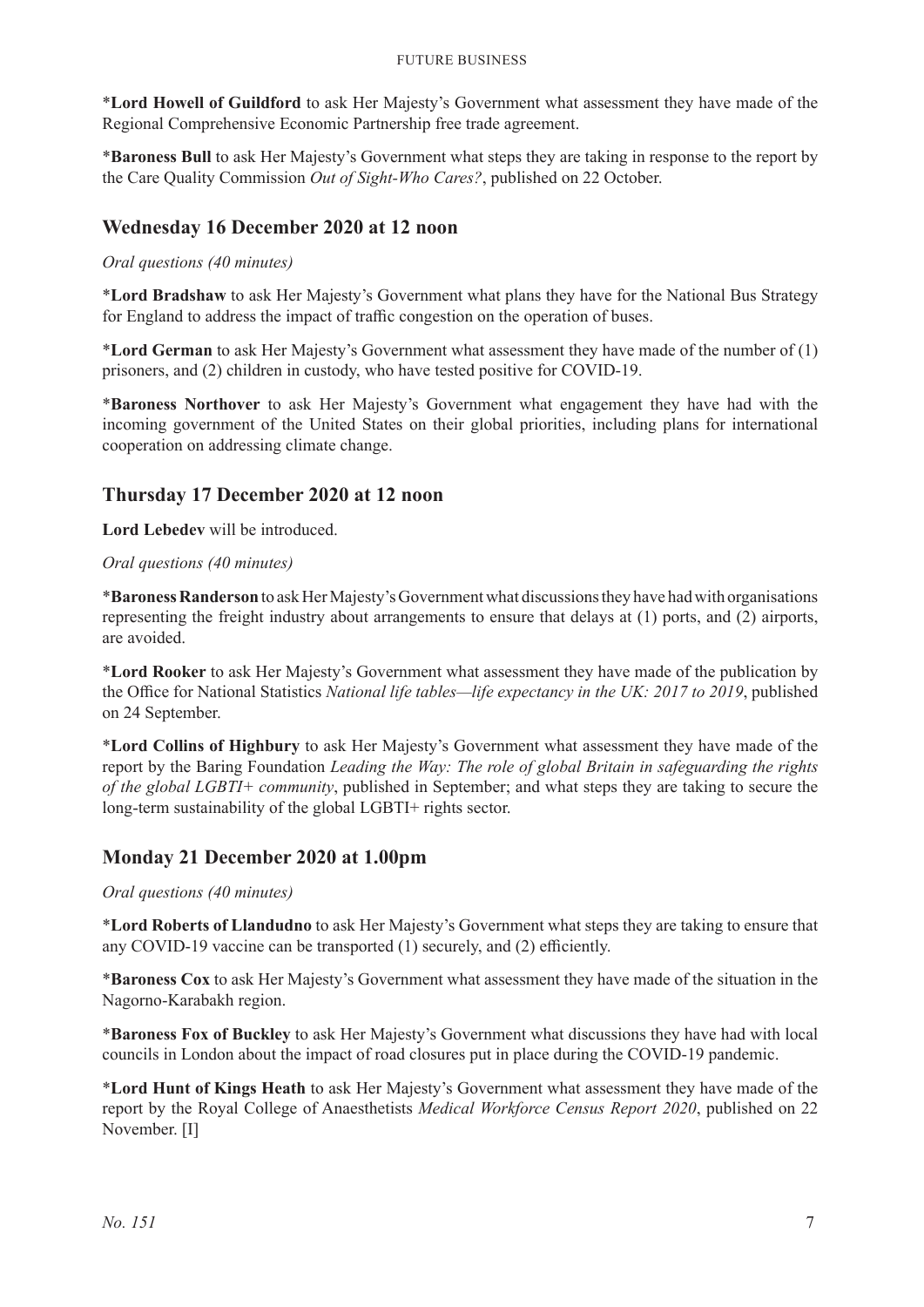# **Tuesday 22 December 2020 at 12 noon**

#### *Oral questions (40 minutes)*

\***Baroness Boycott** to ask Her Majesty's Government what steps they are taking to encourage (1) a circular economy and (2) the elimination of waste.

\***Lord Robathan** to ask Her Majesty's Government what assessment they have made of the number of people who have (1) been required to self-isolate during the COVID-19 pandemic, and (2) not contracted the virus.

\***Lord West of Spithead** to ask Her Majesty's Government when they plan to place the order for the remaining Type 26 frigates; how long each such ship will take to build; when those ships will be delivered; and what discussions they have had with the manufacturers of those ships about reducing the price for each subsequent ship built.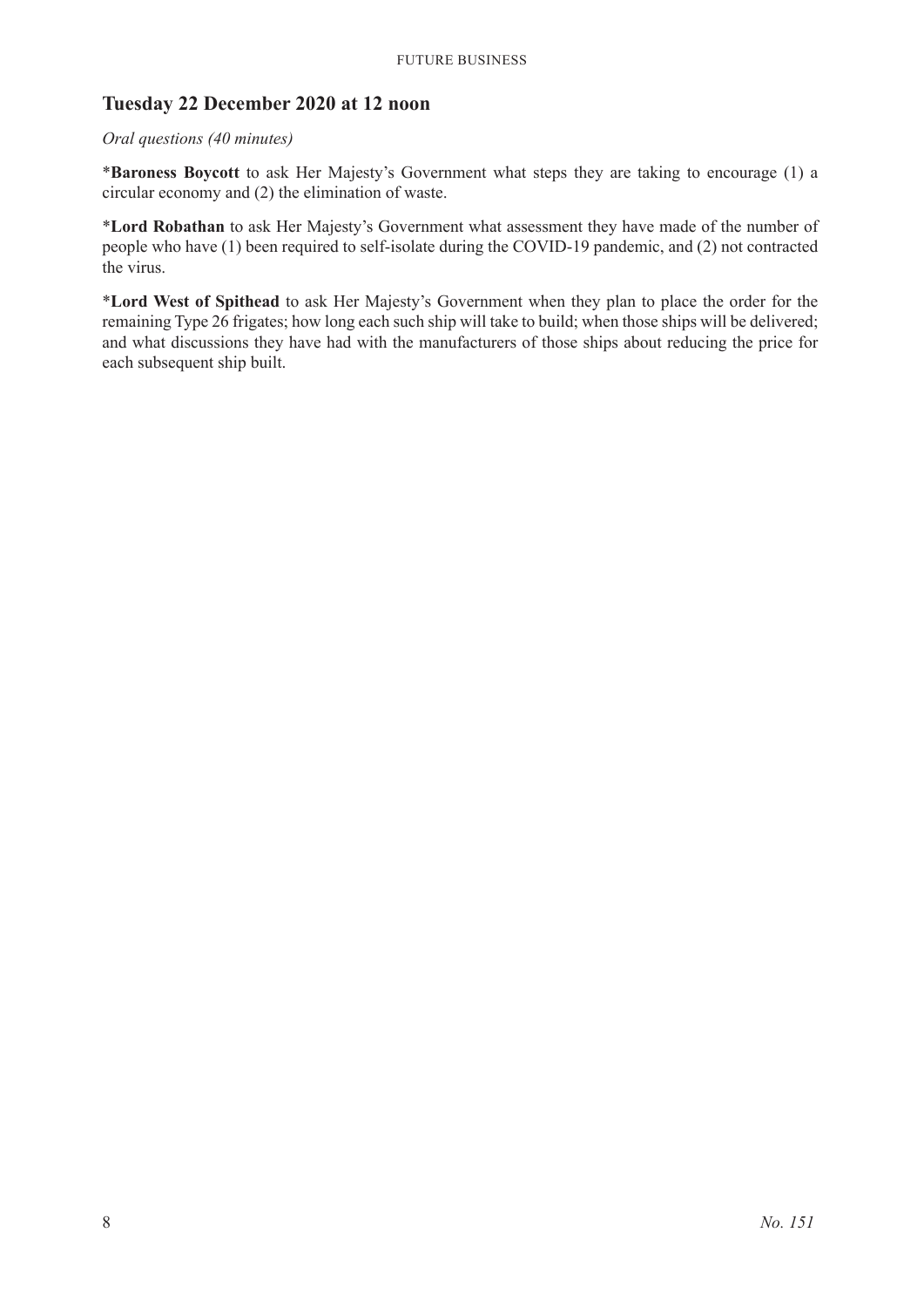# **Select Committee Reports**

*The date on which the report was published is in italics.*

**Lord Saville of Newdigate** to move that this House takes note of the Report from the Select Committee on the Bribery Act 2010 *The Bribery Act 2010: post-legislative scrutiny* (HL Paper 303, Session 2017– 19). *14 March 2019*

**Lord Patel** to move that this House takes note of the Report from the Science and Technology Committee *Forensic science and the criminal justice system: a blueprint for change* (3rd Report, Session 2017–19, HL Paper 333). *1 May 2019*

**Lord Price** to move that this House takes note of the Report from the Select Committee on Intergenerational Fairness and Provision *Tackling intergenerational unfairness* (HL Paper 329, Session 2017–19). *25 April 2019*

**Lord Howell of Guildford** to move that this House takes note of the Report from the International Relations Committee *The UK's relationship with the Pacific Alliance* (8th Report, Session 2017–19, HL Paper 386). *26 June 2019*

**Lord Forsyth of Drumlean** to move that this House takes note of the Report from the Economic Affairs Committee *Social care funding: time to end a national scandal* (7th Report, Session 2017–19, HL Paper 392). *4 July 2019*

**Lord Gilbert of Panteg** to move that this House takes note of the Report from the Communications and Digital Committee *Public service broadcasting: as vital as ever* (1st Report, HL Paper 16). *5 November 2019*

**Lord Forsyth of Drumlean** to move that this House takes note of the Report from the Economic Affairs Committee *Off-payroll working: treating people fairly* (1st Report, HL Paper 50). *27 April*

**Lord Puttnam** to move that this House takes note of the Report from the Democracy and Digital Technologies Committee *Digital Technology and the Resurrection of Trust* (HL Paper 77). *29 June*

**The Earl of Kinnoull** to move that this House takes note of the Report from the European Union Committee *The Protocol on Ireland/Northern Ireland* (9th Report, HL Paper 66). *1 June*

**Lord Krebs** to move that this House takes note of the Report from the Food, Poverty, Health and the Environment Committee *Hungry for change: fixing the failures in food* (HL Paper 85). *6 July*

**Baroness Anelay of St Johns** to move that this House takes note of the Report from the International Relations and Defence Committee *The UK and Sub-Saharan Africa: prosperity, peace and development co-operation.* (1st Report, HL Paper 88). *10 July*

**Lord Forsyth of Drumlean** to move that this House takes note of the Report from the Economic Affairs Committee *Universal Credit isn't working: proposals for reform* (2nd Report, HL Paper 105). *31 July*

**Baroness Armstrong of Hill Top** to move that this House takes note of the Report from the Public Services Committee *A critical juncture for public services: lessons from COVID-19* (1st Report, HL Paper 167). *13 November*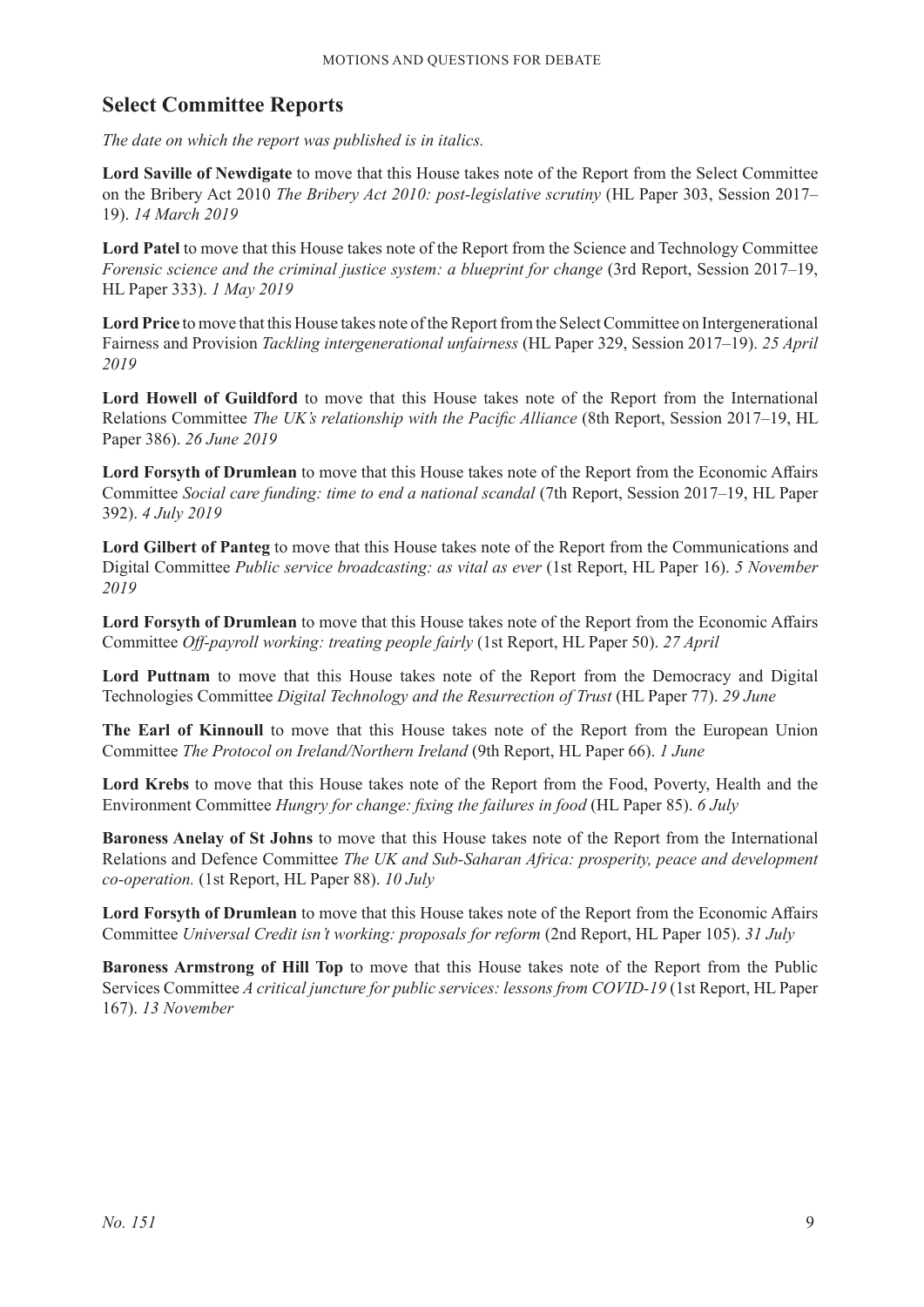# **Motions Relating to Delegated Legislation**

**Lord Rosser** to move that this House regrets that the Accreditation of Forensic Service Providers (Amendment) Regulations 2019 (SI 2019/1384) may inappropriately implement European Union legislation; notes concerns that the process may no longer meet the International Organization for Standardization standard and that United Kingdom courts may not accept evidence obtained under the new arrangement; and therefore calls on Her Majesty's Government to withdraw the Regulations until these issues have been addressed. *Special attention drawn to the instrument by the Secondary Legislation Scrutiny Committee, 1st Report*

**Baroness Thornton** to move that this House regrets that the National Health Service (General Dental Services Contracts and Personal Dental Services Agreements) (Amendment) Regulations 2019 (SI 2019/1445) further extends the piloting of the remuneration scheme for National Health Service dentists; further regrets that after eight years of pilots Her Majesty's Government still feels they have insufficient information; and calls on the Government to conclude the pilot by March 2022. *2nd Report from the Secondary Legislation Scrutiny Committee*

**Lord Rosser** to move that this House takes note of the Health Protection (Coronavirus, Public Health Information for Passengers Travelling to England) Regulations 2020 (SI 2020/567) and the Health Protection (Coronavirus, International Travel) (England) Regulations 2020 (SI 2020/568). *Special attention drawn to the instrument by the Secondary Legislation Scrutiny Committee, 18th Report*

**Lord Hunt of Kings Heath** to move that this House regrets that the Health Protection (Coronavirus, International Travel) (England) Regulations 2020 (SI 2020/568) have been laid without making available to Parliament the advice from the Scientific Advisory Group for Emergencies used to inform the development of those Regulations. *Special attention drawn to the instrument by the Secondary Legislation Scrutiny Committee, 18th Report*

**Baroness Randerson** to move that this House regrets that the Town and Country Planning (Border Facilities and Infrastructure) (EU Exit) (England) Special Development Order 2020 (SI 2020/928) will have considerable implications for the haulage industry and the local areas that these measures will affect, and regrets that the failure of Her Majesty's Government to prepare for Brexit has required these measures to be implemented. *Special attention drawn to the instrument by the Secondary Legislation Scrutiny Committee, 26th Report*

**Lord Berkeley** to move that this House regrets that the Channel Tunnel (Arrangements with the Kingdom of the Netherlands) Order 2020 does not provide that frontier controls on rail passenger services may take place on moving trains for the benefit and convenience of passengers. *26th Report from the Secondary Legislation Scrutiny Committee*

**Lord Falconer of Thoroton** to move that this House regrets that the Prosecution of Offences (Custody Time Limits) (Coronavirus) (Amendment) Regulations 2020 do not provide sufficient measures to address the backlog of Crown Court trials; and that this House agrees with the conclusion of the 27th Report of the Secondary Legislation Scrutiny Committee which states that the extension of remand periods "delays justice for both the defendant and the victim and may add to the difficulties that prisons are facing during the pandemic. Extending remand can have extremely detrimental effects on the mental health of the individual and on the welfare of their families". *Special attention drawn to the instrument by the Secondary Legislation Scrutiny Committee, 27th Report*

**Lord Foster of Bath** to move that this House takes note of the Audiovisual Media Services Regulations 2020 (SI 2020/1062). *Special attention drawn to the instrument by the Secondary Legislation Scrutiny Committee, 30th Report*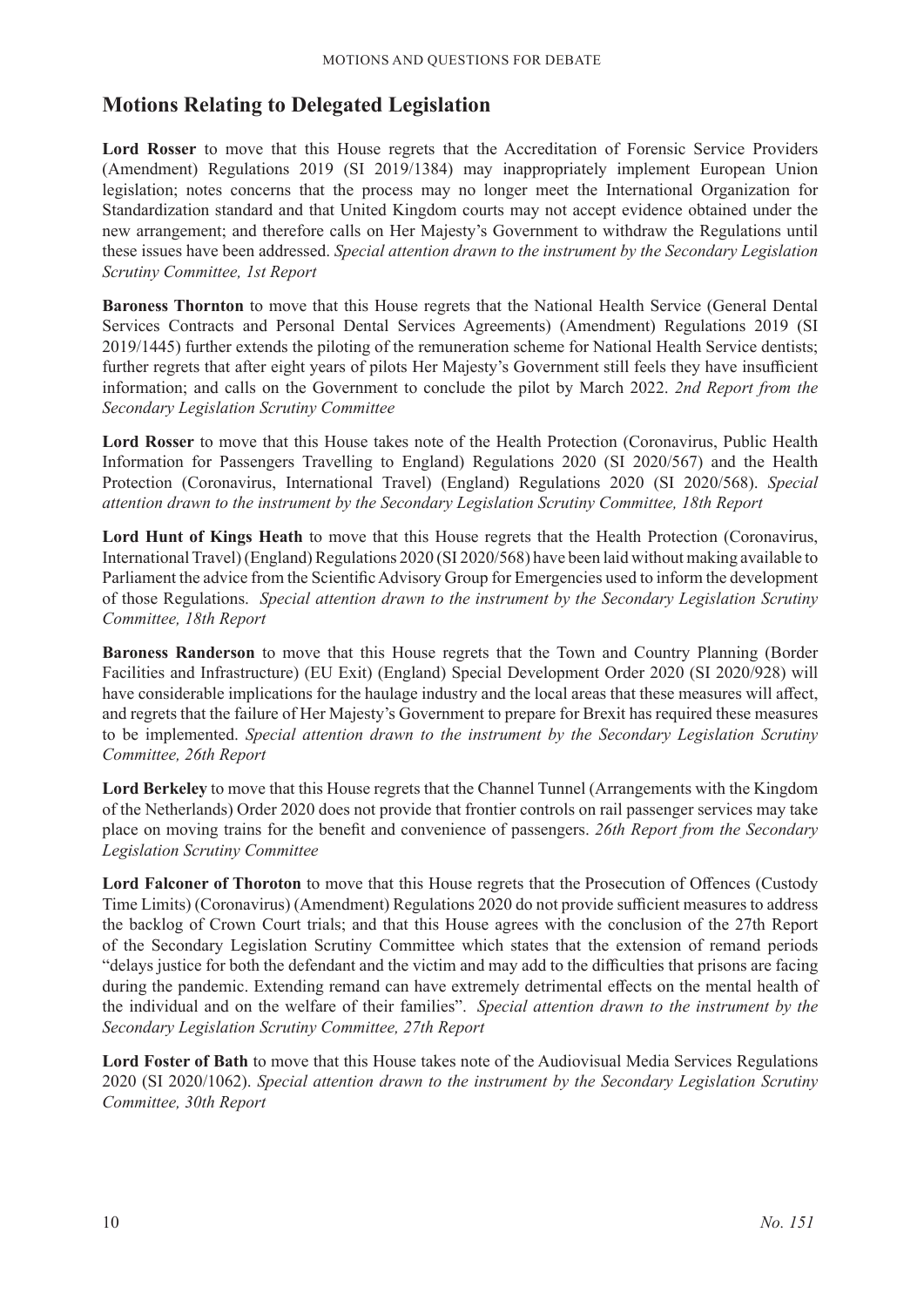**Lord Green of Deddington** to move that this House regrets that the Statement of changes in Immigration Rules, published on 22 October, does not provide a clear and comprehensible description of the changes proposed, nor of their likely effect. *Special attention drawn to the instrument by the Secondary Legislation Scrutiny Committee, 33rd Report*

**Lord Forsyth of Drumlean** to move that a Humble Address be presented to Her Majesty praying that the Social Security Contributions (Intermediaries) (Miscellaneous Amendments) Regulations 2020 (SI 2020/1220), laid before the House on 6 November, be annulled on the grounds that the regulations do not reflect the guidance given by Her Majesty's Revenue and Customs, and could result in National Insurance contributions being miscalculated and applied to payments that should not attract a National Insurance charge. *Special attention drawn to the instrument by the Secondary Legislation Scrutiny Committee, 35th Report*

**Earl Attlee** to move that this House regrets that the Road Vehicles (Construction and Use) (Amendment) Regulations 2020 (SI 2020/1178) have no business case because very few commercial operators use unsuitable tyres on a front steering axle and for private operators, and that the cost of compliance with the Regulations would be comparable to the annual cost of insurance of the relevant vehicle. *33rd Report from the Secondary Legislation Scrutiny Committee*

**Baroness Hayman of Ullock** to move that this House regrets that the REACH etc. (Amendment etc.) (EU Exit) Regulations 2020 (1) fail to provide an analysis of the costs of the new domestic Registration, Evaluation, Authorisation and Restriction of Chemicals (REACH) regime, (2) introduce additional costs and administrative burdens for United Kingdom businesses, and (3) create unacceptable risks around the availability of chemicals safety data; notes concerns about the ability of the Health and Safety Executive to fulfil its additional responsibilities when the domestic REACH regime becomes operable on 1 January 2021; and further regrets that Her Majesty's Government have not addressed concerns raised by Parliament when proposals for a domestic REACH regime were debated in 2019. *Special attention drawn to the instrument by the Secondary Legislation Scrutiny Committee, 34th Report*

# **Motions Relating to Treaties**

†**Lord Collins of Highbury** to move that this House takes note of the Agreement between the United Kingdom and the United States of America on Technology Safeguards associated with United States Participation in Space Launches from the United Kingdom, laid before the House on 16 October. *Special attention drawn by the European Union Committee, 17th Report*

†**Lord Teverson** to move that this House takes note of the Framework Agreement on Fisheries between the United Kingdom and Norway, laid before the House on 19 October. *Special attention drawn by the European Union Committee, 17th Report*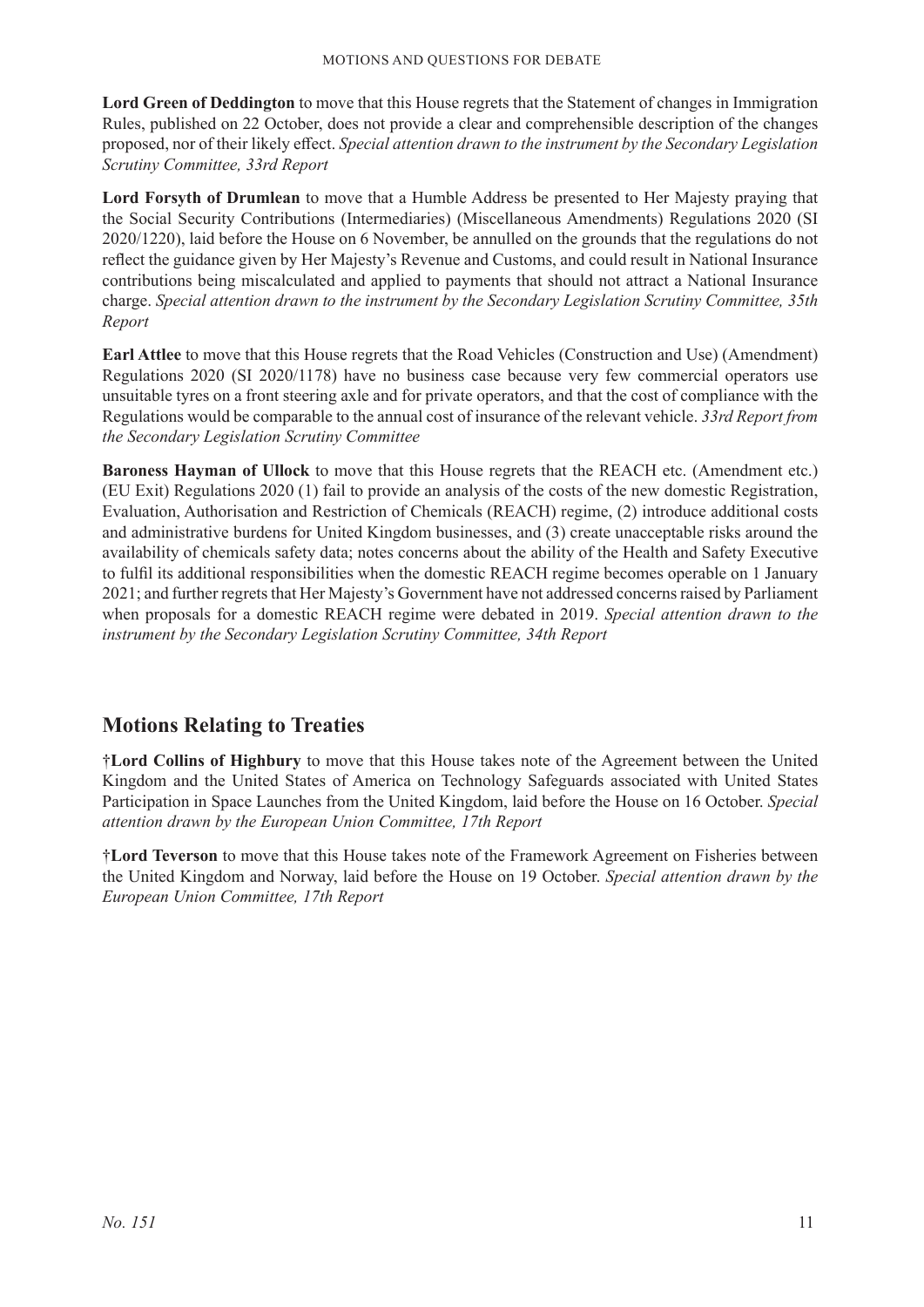# **Questions for Written Answer**

*Tabled on 26 November and due for answer by 10 December.*

**Lord Balfe** to ask Her Majesty's Government, further to the Written Answer by Lord Bethell on 23 November (HL9107), who is responsible for the provision of face to face appointments in each of the seven NHS regions. HL10730

**Baroness Bennett of Manor Castle** to ask Her Majesty's Government how many writs of summons were sent to Peers in (1) 2016, (2) 2017, (3) 2018, (4) 2019, and (5) 2020; and how many of those writs were sent to Peers in (a) each region of England, (b) Scotland, (c) Wales, and (d) Northern Ireland. HL10731

**Lord Berkeley** to ask Her Majesty's Government, further to their announcement of financial support for airports and other air infrastructure on 25 November, what plans they have to provide similar support to HS1 and Eurostar. HL10732

**Lord Boateng** to ask Her Majesty's Government what assessment they have made of the impact of the proposed closure of the Institute of Commonwealth Studies by the University of London on (1) the UK's reputation as a global centre of academic excellence, (2) diplomatic relationships with other Commonwealth countries, and (3) the training of British diplomats. HL10733

**Lord Boateng** to ask Her Majesty's Government what plans they have to refer the University of London's proposed closure of the Institute of Commonwealth Studies to the Office of Students to ascertain the potential implications of such a closure for students engaged in, or seeking opportunities to engage in, further post-doctoral studies in black British history, decolonisation and the documentation of the transition from Empire to Commonwealth. HL10734

**Lord Boateng** to ask Her Majesty's Government what representations they have received from (1) Commonwealth governments, (2) the Commonwealth Secretariat, or (3) other interested parties, about the proposed closure by the University of London of the Institute of Commonwealth Studies. HL10735

**Lord Bourne of Aberystwyth** to ask Her Majesty's Government what assistance they are providing for (1) travelling fairgrounds, and (2) charter fairs, during the COVID-19 pandemic. HL10736

**Lord Bourne of Aberystwyth** to ask Her Majesty's Government what plans they have to provide guidance to affected trade bodies regarding legal changes relevant to the Nutrition (Amendment etc.) (EU Exit) Regulations 2020; and what consideration they have given to providing any such guidance more frequently than every three months. HL10737

**Lord Browne of Belmont** to ask Her Majesty's Government what steps they are taking to ensure that the passage of goods from Great Britain to Northern Ireland which are not then transported to Ireland will not be subject to disruption from 1 January 2021. HL10738

**Lord Browne of Belmont** to ask Her Majesty's Government what assessment they have made of the effect on high street businesses of COVID-19 restrictions in the pre-Christmas period. HL10739

**Lord Browne of Belmont** to ask Her Majesty's Government what assessment they have made of the effect on the hospitality sector of COVID-19 restrictions in the pre-Christmas period. HL10740

**Lord Chidgey** to ask Her Majesty's Government whether they are undertaking trade negotiations with the EU on the basis that any future relationship agreement will apply to Gibraltar. HL10741

**Lord Collins of Highbury** to ask Her Majesty's Government what assessment they have made of the decision to bring forward the termination of the BBC World Service Sinhalese service; and whether they plan to make representations to prevent its termination. HL10742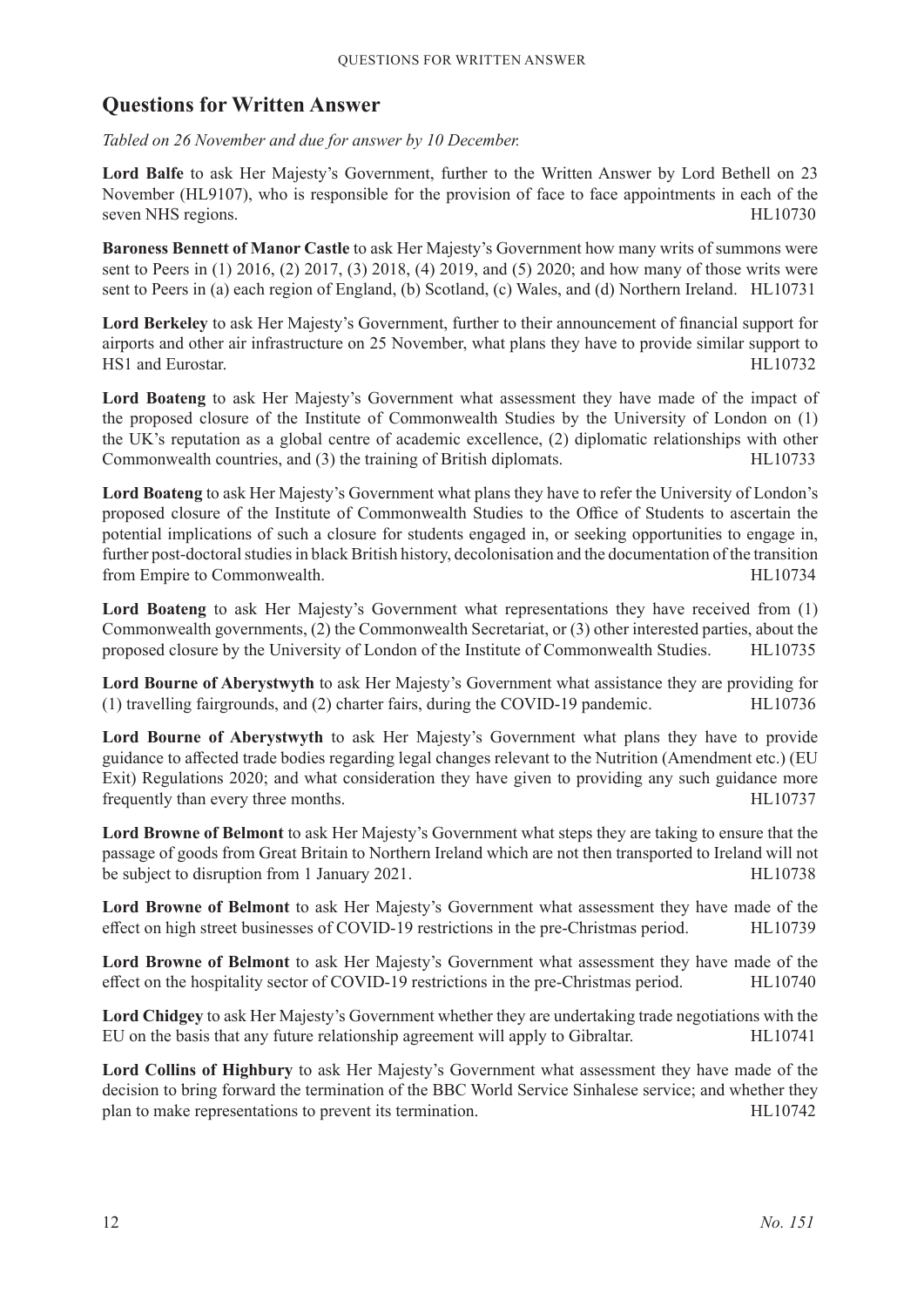**Baroness Coussins** to ask Her Majesty's Government whether they are preparing their guidance *Transporting goods between Great Britain and the EU from 1 January 2021: guidance for hauliers and commercial drivers*, published on 18 November, in languages other than English; and if so, (1) in which languages it will be available, and (2) whether the translations will be available before 1 January 2021. HL10743

**Baroness Coussins** to ask Her Majesty's Government whether they intend to make all of the customs declarations paperwork required by lorry drivers entering the UK from the EU from 1 January 2021 available in languages other than English, including online forms; and if so, in which languages such paperwork will be available. HL10744

**Baroness Cox** to ask Her Majesty's Government what assessment they have made of the statement of the United Nations working group on the use of mercenaries on 11 November that "the Government of Azerbaijan, with Turkey's assistance, relied on Syrian fighters to shore-up and sustain its military operations in the Nagorno-Karabakh conflict zone, including on the frontline"; and what assessment they have made of the participation of Syrian fighters in the conflict in the Nagorno-Karabakh region.

HL10745

**Baroness Cox** to ask Her Majesty's Government what assessment they have made of President Macron's statement on 1 October that "we have information today that indicates with certainty that Syrian fighters from jihadist groups have transited through Gaziantep to reach the theatre of operations in Nagorno-Karabakh." HL10746

**Baroness Cox** to ask Her Majesty's Government what discussions they have had with the Organisation for the Prohibition of Chemical Weapons about (1) an investigation into whether chemical weapons have been used by Azerbaijan in the Nagorno-Karabakh region, and (2) securing assistance to protect civilians against the effects of such an attack. HL10747

**Baroness Cox** to ask Her Majesty's Government, further to the Written Answer by Baroness Sugg on 19 November (HL10161), what steps they have taken to prevent the Azerbaijani Armed Forces (1) abusing, and (2) killing, prisoners captured during the ceasefire evacuation of the Nagorno-Karabakh region.

HL10748

**Baroness Cox** to ask Her Majesty's Government what proportion of the £1 million Nagorno-Karabakh aid package they announced on 31 October will go to displaced Armenians; and what steps they have taken to enable displaced Armenians to return to their homes. HL10749

**Baroness Cox** to ask Her Majesty's Government what representations they have made (1) to NATO, (2) to the Collective Security Treaty Organization, and (3) to the government of Israel, about immediately suspending the provision of all (a) lethal military supplies, (b) non-lethal military supplies, and (c) technical assistance to Azerbaijan until the government of Azerbaijan renounces the use of violence against Armenian Christians in the Nagorno-Karabakh region. HL10750

**Lord Empey** to ask Her Majesty's Government, further to the Written Answer by Lord True on 25 November, (HL10219), to (1) list the subset of rules concerning goods and electricity markets applying as a result of the Northern Ireland Protocol, (2) set out what, if any, consent arrangements were established for these rules to apply in Northern Ireland, and (3) set out what assessment they have made, if any, of the implications of these rules with regard to the European Commission exercising executive authority over Northern Ireland. HL10751

**Lord Goodlad** to ask Her Majesty's Government what discussions they have held, if any, with the Scottish Government about the decision of Shetland Council on 9 September to approve a motion for "exploring options" for achieving "financial and political self-determination"; and what has been the outcome of any such discussions. HL10752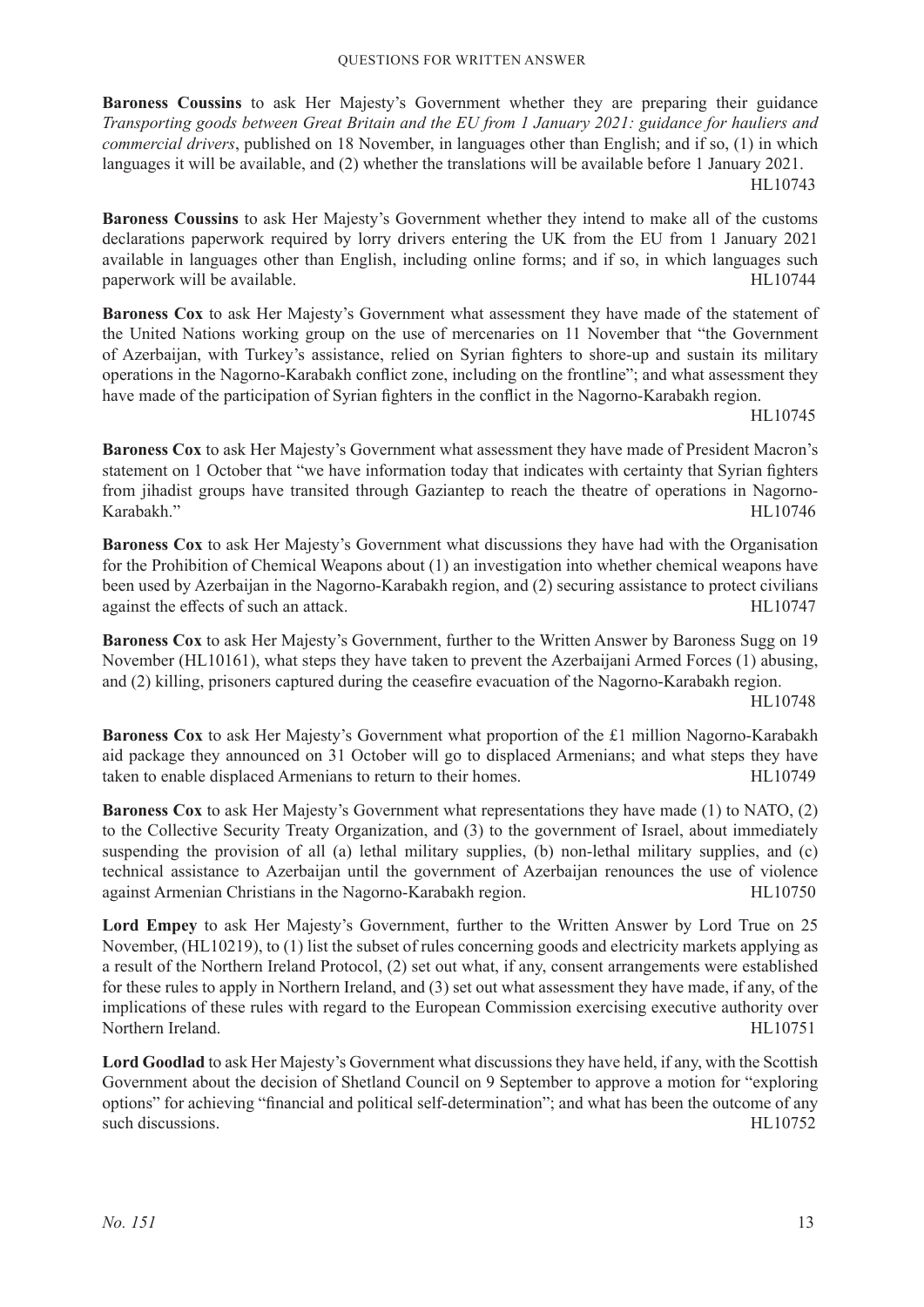**Baroness Greengross** to ask Her Majesty's Government whether, and if so, why there is a shortage of (1) widely used contraceptive preparations, and (2) hormone replacement therapy products; why (a) Brevinor, (b) Eloine, (c) Norimin, (d) Synphase, (e) Tisnell, and (f) Zoely, oral contraceptive tablets are currently unavailable; when they estimate that those tablets will be resupplied; and what steps they are taking to ensure the continued availability of all contraceptive preparations and HRT products. HL10753

**Baroness Harris of Richmond** to ask Her Majesty's Government what steps they have taken to include the government of Gibraltar in their future relationship negotiations with the EU. HL10754

**Lord Hay of Ballyore** to ask Her Majesty's Government what discussions they have had with the Northern Ireland Executive about a UK-wide approach to tackling the COVID-19 pandemic during the Christmas period. HL10755

**Lord Hay of Ballyore** to ask Her Majesty's Government what assessment they have made of what checks will be required at Northern Ireland ports to comply with the Northern Ireland Protocol from 1 January 2021. HL10756

**Lord Hay of Ballyore** to ask Her Majesty's Government what steps they have taken to implement the Culture and Community Fund set out in *New Decade, New Approach*, published on 8 January. HL10757

**Baroness Hoey** to ask Her Majesty's Government what consultation they conducted with pensioner organisations regarding the decision not to renew their contract with the Post Office to provide accounts for the payment of state pensions and benefits. HL10758

**Baroness Hoey** to ask Her Majesty's Government whether they sought to renew their current contract with the Post Office to provide accounts for the payment of state pensions and benefits at a lower price. HL10759

**Baroness Hoey** to ask Her Majesty's Government what options are available to individuals in receipt of a state pension or benefits who do not wish to open a bank account after the Post Office Card Account service is discontinued. HL10760

**Baroness Hooper** to ask Her Majesty's Government what assessment they have made of the current conditions for tourists in Costa Rica, in particular for eco tourists; and what plans they have to review their travel advice for that country. HL10761

**Lord Hunt of Kings Heath** to ask Her Majesty's Government, further to the Written Answers by Lord Bethell on 23 November (HL10163 and HL10164), what recommendations they (1) have published, and (2) intend to publish, about treatments for pectus excavatum in instances where an operation has not been approved. HL10762

**Lord Hunt of Kings Heath** to ask Her Majesty's Government what assessment they have made, if any, of the availability of pectus deformity surgery in (1) Scotland, (2) Wales, and (3) Northern Ireland; and whether they intend to review the guidance on commissioning surgery for pectus deformity procedures in light of this assessment. HL10763

**Lord Hunt of Kings Heath** to ask Her Majesty's Government what assessment they have made of the potential inclusion of pectus deformity surgery in the Commissioning through Evaluation programme.

HL10764

**Lord Hunt of Kings Heath** to ask Her Majesty's Government what NHS guidance is available on the circumstances in which surgery for pectus deformity can be accessed if it is deemed clinically necessary. HL10765

**Baroness Jenkin of Kennington** to ask Her Majesty's Government when the cross-governmental review of official development assistance will take place; how long it will last; which departments will be involved; when it will report; and whether the report will be made public. HL10766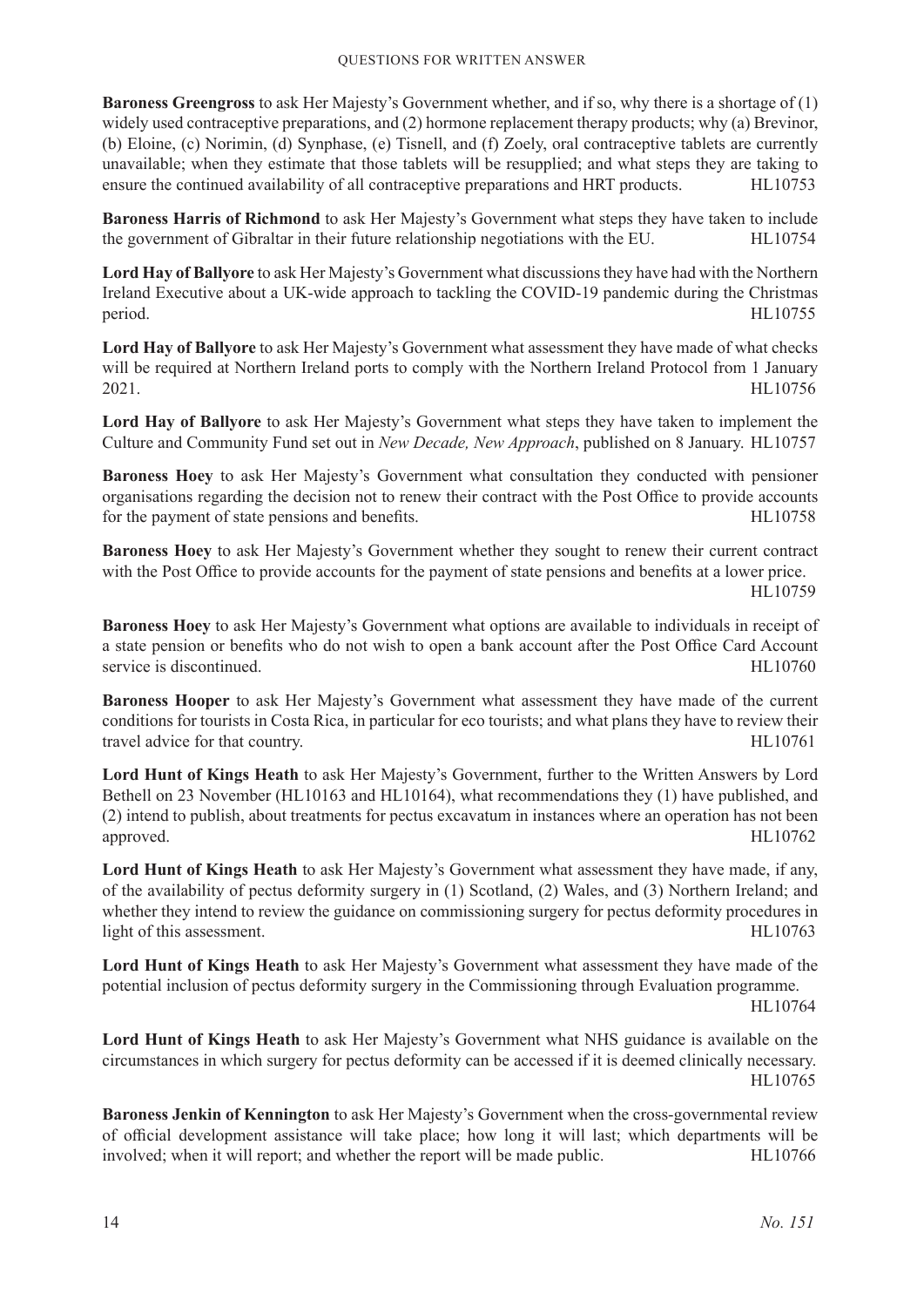**Baroness Jenkin of Kennington** to ask Her Majesty's Government what fiscal conditions need to be met to allow the UK's official development assistance to return to 0.7 per cent of gross national income.

HL10767

**The Marquess of Lothian** to ask Her Majesty's Government what assessment they have made of the (1) political, and (2) security, situation in Libya. 
HL10768

**The Marquess of Lothian** to ask Her Majesty's Government, further to the statement by the Chancellor of the Exchequer on 25 November that they will be "spending the equivalent of 0.5 per cent of our national income on overseas aid in 2021" (HC Deb, col 830), which 20 countries have been the biggest recipients of UK bilateral aid since 2015; and what criteria will be used to determine reductions in (1) multilateral, and (2) bilateral, aid. HL10769

**The Marquess of Lothian** to ask Her Majesty's Government how much bilateral aid China has received from the UK in the form of development assistance since 2015; when this was last reviewed; and when it will next be reviewed. HL10770

**The Marquess of Lothian** to ask Her Majesty's Government how they are prioritising global access to vaccines for poorer countries; what estimate they have made of the number of agreements for early vaccine access which the government of China has signed with developing nations, including the loan provision to buy Chinese vaccines; and how that compares to the progress made by the WHO-led COVAX programme. HL10771

**The Marquess of Lothian** to ask Her Majesty's Government what steps they have taken (1) to call for the release of three members of the Egyptian Initiative for Personal Rights organisation who were arrested by the government of Egypt following a meeting with European diplomats on 3 November, and (2) to communicate any concerns to the government of Egypt about civil rights in that country. HL10772

**The Marquess of Lothian** to ask Her Majesty's Government what discussions they have had with the government of Egypt about that government co-operating fully with the Italian investigations into the Egyptian security officials suspected of torturing and killing Giulio Regeni in February 2016, including extradition to Italy for trial. HL10773

**Baroness Masham of Ilton** to ask Her Majesty's Government what plans they have to classify crowding in NHS hospital Emergency Departments as Serious Incidents. HL10774

**Baroness Masham of Ilton** to ask Her Majesty's Government what assessment has been made, if any, of the average cost of treating Crohn's disease and ulcerative colitis patients in England. HL10775

**Baroness Masham of Ilton** to ask Her Majesty's Government what assessment they have made, if any, of the per capita uptake of NICE approved medicines for treating Inflammatory Bowel Disease in their first year of launch, for medicines first marketed between 2014 and 2018. HL10776

**Lord Myners** to ask Her Majesty's Government when they accredited Greensill to make loans under the Bounce Back Loan Scheme; how much has been lent by Greensill through that Scheme so far; and which Government department or entity is responsible for maintaining loans by Greensill under that Scheme to related entities and groups. The set of the set of the set of the set of the set of the set of the set of the set of the set of the set of the set of the set of the set of the set of the set of the set of the set

**Baroness Randerson** to ask Her Majesty's Government what discussions they have had with pharmaceutical company representatives about the risk of shortages of drugs and vaccines arising from the delay in establishing the new import procedures which will apply from 1 January 2021. HL10778

**Baroness Randerson** to ask Her Majesty's Government what plans they have to review their decision not to provide financial support to inbound tour operators; what discussions they have had with representatives of the inbound tourism sector regarding the reduction in their business arising from the COVID-19 pandemic; and what they estimate the impact of that business reduction to be on employment in (1) the inbound tourism sector, and (2) popular tourist destinations in the UK. HL10779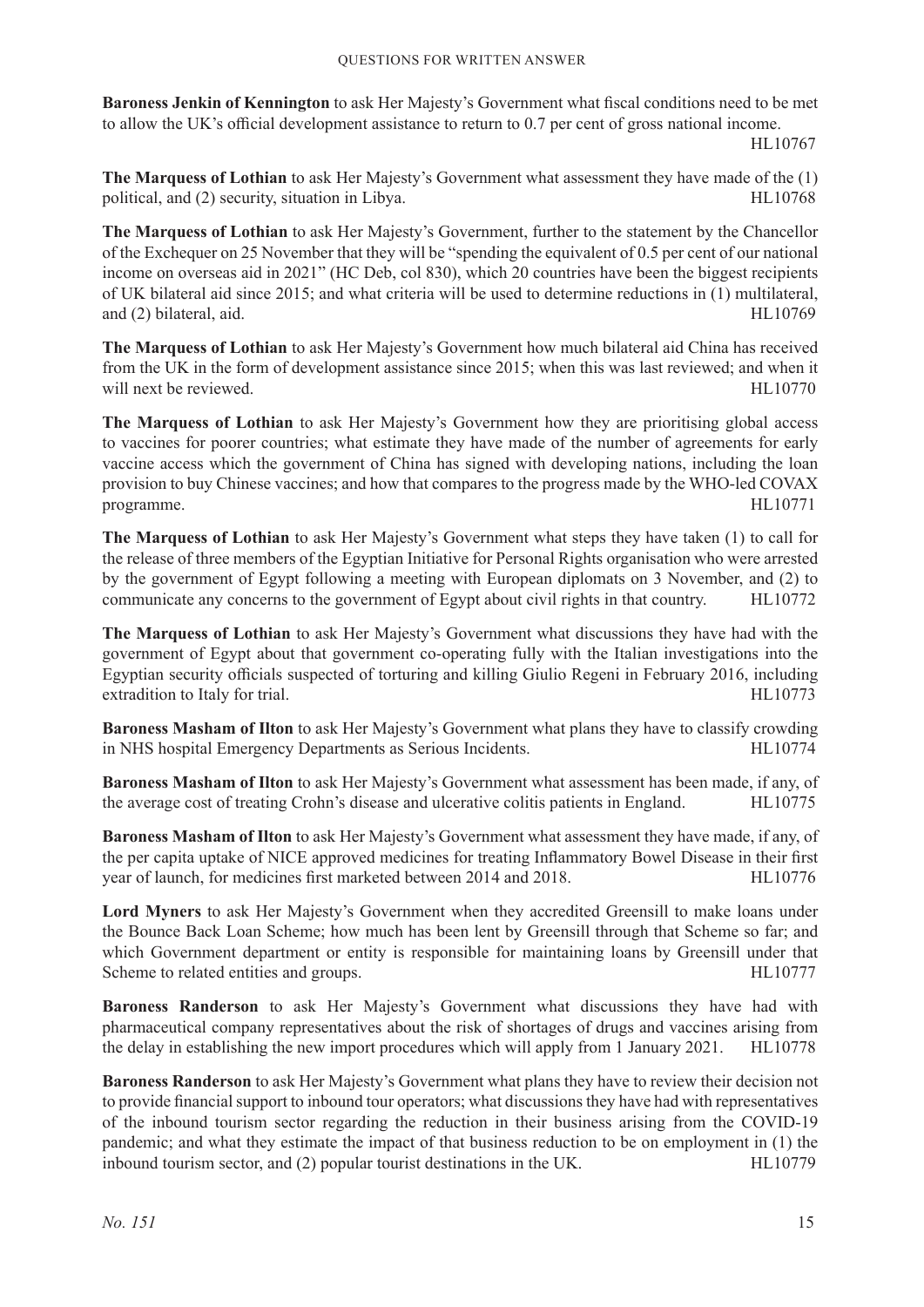**Baroness Randerson** to ask Her Majesty's Government what assessment they have made of the finding in the report by Transport and Environment *Plug-in hybrids: Is Europe heading for a new dieselgate?*, published on 22 November, that emissions from plug-in hybrid vehicles are higher in road tests than those reported by manufacturers in laboratory tests. HL10780

**Baroness Randerson** to ask Her Majesty's Government what assessment they have made of the impact of the business rates relief granted to airports on competition between airlines and Eurostar; and what, if any, assistance they plan to provide to Eurostar to enable them to compete on equal terms. HL10781

**Baroness Randerson** to ask Her Majesty's Government what assessment they have made of the impact on UK carbon emissions if a substantial number of travellers switched from using trains to aviation services. HL10782

**The Lord Bishop of Salisbury** to ask Her Majesty's Government what measures are in place (1) to prevent, and (2) to minimise the impact of, any environmental governance gap after 31 December.

HL10783

**Lord Teverson** to ask Her Majesty's Government what (1) advice they intend to provide to, and (2) advisory service they intend to set up for, those (a) people, (b) enterprises, and (c) organisations, eligible for funding under the Environmental Land Management Scheme; and how any such advice and services will be funded. HL10784

Lord Teverson to ask Her Majesty's Government what plans they have to trial a protocol-type Environmental Land Management Scheme (ELMS) advisory service as a part of the piloting of ELMS.

HL10785

**Baroness Tonge** to ask Her Majesty's Government what assessment they have made of delays to HPV vaccinations arising from the COVID-19 pandemic; and when they expect to have rectified any such delays. HL10786

**Baroness Tonge** to ask Her Majesty's Government when they plan to publish the national vaccine strategy as announced in their consultation *Advancing our health: prevention in the 2020s*, published on 22 July 2019. HL10787

**Viscount Waverley** to ask Her Majesty's Government what plans they have to ensure that intellectual property standards within future trade agreements are maintained at a level at least the same as those of the UK. HL10788

**Viscount Waverley** to ask Her Majesty's Government what plans they have to ensure that their international trade agreements are consistent with their existing international treaty obligations on (1) intellectual property in general, and (2) the Convention on the Grant of European Patents. HL10789

**Viscount Waverley** to ask Her Majesty's Government what plans they have to ensure that manufacturers are aware of the regulatory frameworks established in new trade deals with third countries during the period when 'roll over' agreements continue to apply EU regulations. HL10790

**Viscount Waverley** to ask Her Majesty's Government what plans they have to ensure that rules of origin may be declared on signed commercial invoices without the need to seek certification from external sources. HL10791

**Viscount Waverley** to ask Her Majesty's Government how they plan to check and verify documentation for 'Kent access permits' for the purpose of (1) assisting ports in allocating slots, and (2) understanding which cargoes need inspection. HL10792

**Viscount Waverley** to ask Her Majesty's Government what plans they have, if any, to extend the 24 month timescale for support provided to companies sending goods to Northern Ireland, in the event it proves insufficient. HL10793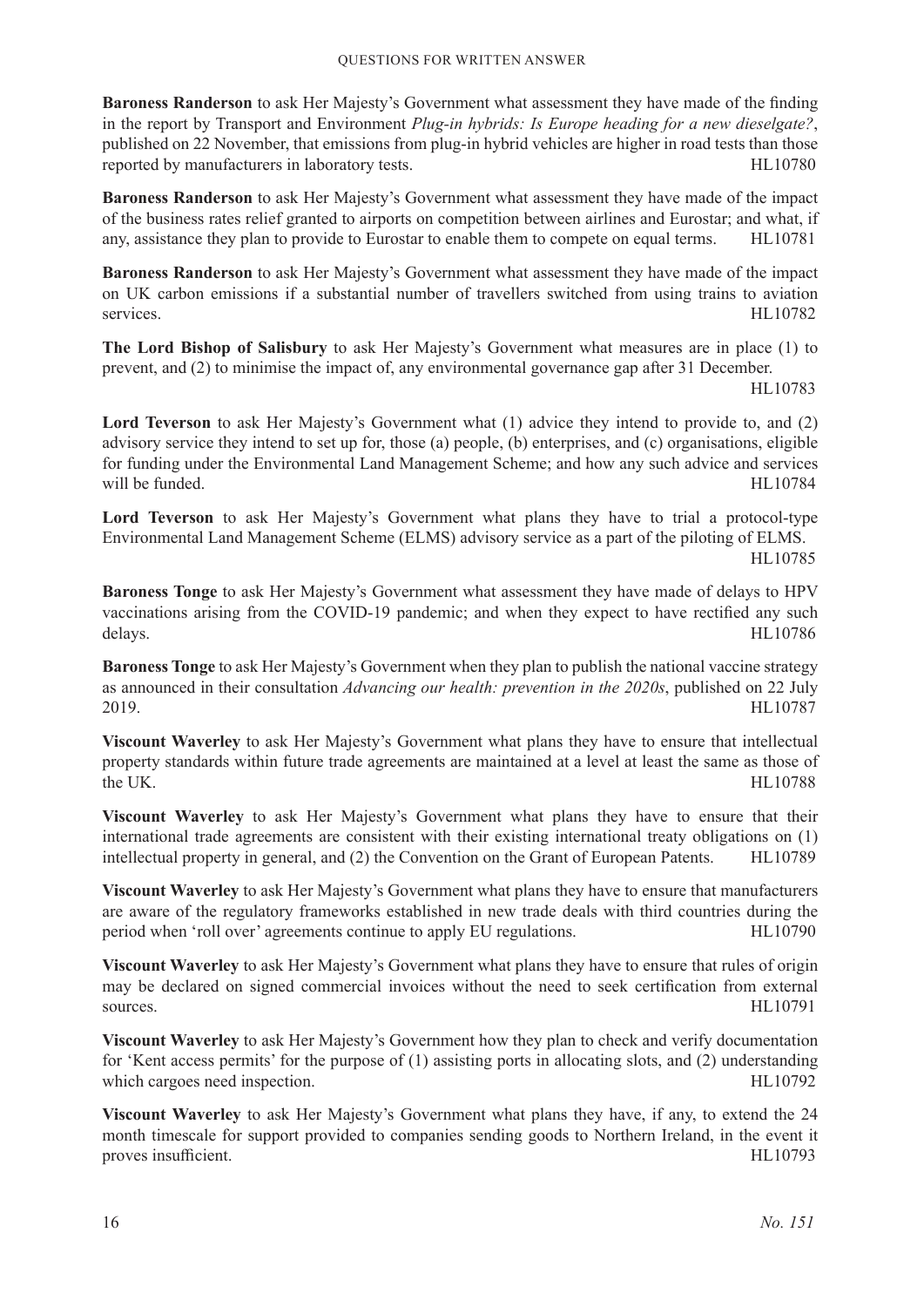# **Questions unanswered after 10 working days**

*The questions asked on the dates shown in bold were due for answer by the dates in brackets. The government department responsible for answering each question is shown in square brackets.*

# **21 April (5 May)**

HL3216 Lord Roberts of Llandudno [Department of Health and Social Care]

# **2 September** (16 September)

HL7609 Lord Birt [Department of Health and Social Care] HL7670 Lord Lipsey [Department of Health and Social Care] HL7586 Lord Balfe [Department of Health and Social Care] HL7588 Lord Balfe [Department of Health and Social Care]

**3 September** (17 September) HL7745 Lord Balfe [Department of Health and Social Care]

#### **7 September** (21 September)

HL7907 Lord Warner [Department of Health and Social Care] HL7903 Lord Truscott [Department of Health and Social Care]

**10 September** (24 September) HL8024 Lord Greaves [Department of Health and Social Care]

#### **15 September** (29 September)

HL8127 Baroness McGregor-Smith [Department of Health and Social Care] HL8160 Lord Scriven [Department of Health and Social Care]

# **16 September** (30 September)

HL8215 Lord Trees [Department of Health and Social Care] HL8216 Lord Warner [Department of Health and Social Care] HL8217 Lord Warner [Department of Health and Social Care] HL8218 Lord Warner [Department of Health and Social Care] HL8219 Lord Warner [Department of Health and Social Care]

#### **21 September** (5 October)

HL8322 Baroness Lister of Burtersett [Department of Health and Social Care] HL8317 Lord Jones of Cheltenham [Department of Health and Social Care]

# **23 September** (7 October)

HL8421 Baroness McGregor-Smith [Department of Health and Social Care] HL8422 Baroness McGregor-Smith [Department of Health and Social Care] HL8431 Lord Taylor of Warwick [Department of Health and Social Care]

#### **24 September** (8 October)

HL8444 Lord Empey [Department of Health and Social Care] HL8445 Lord Empey [Department of Health and Social Care] HL8446 Lord Empey [Department of Health and Social Care]

# **25 September** (9 October)

HL8490 Lord Willis of Knaresborough [Department of Health and Social Care] HL8493 Lord Willis of Knaresborough [Department of Health and Social Care]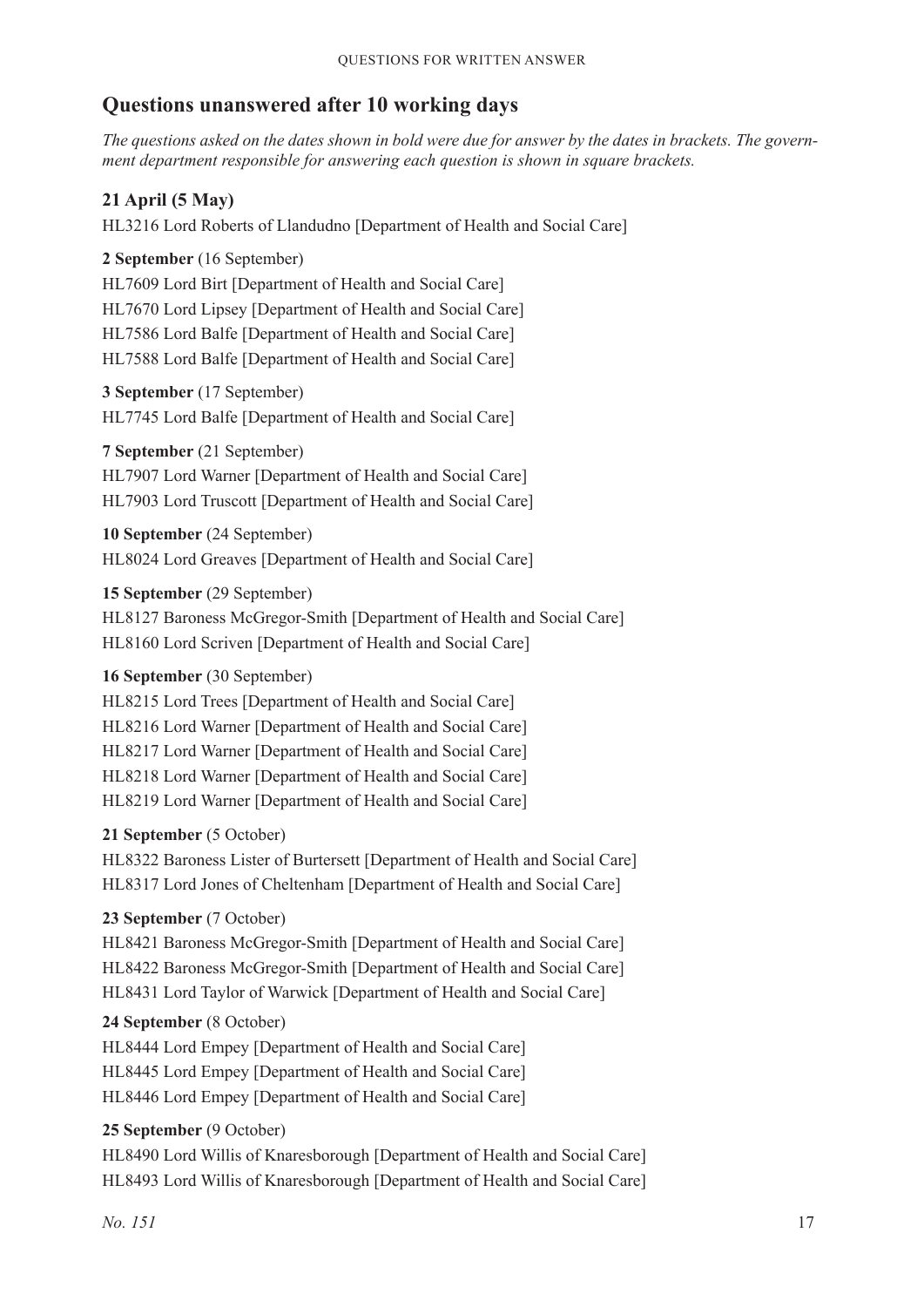#### Questions for Written Answer

HL8494 Lord Willis of Knaresborough [Department of Health and Social Care]

**28 September** (12 October) HL8526 Lord Kennedy of Southwark [Department of Health and Social Care]

**29 September** (13 October) HL8574 Lord Alton of Liverpool [Department of Health and Social Care]

**30 September** (14 October) HL8648 Lord Taylor of Warwick [Department of Health and Social Care]

**5 October** (19 October) HL8716 Baroness Deech [Department of Health and Social Care] HL8744 Lord Macpherson of Earl's Court [Department of Health and Social Care]

**6 October** (20 October) HL8825 Lord Oates [Department of Health and Social Care] HL8798 Lord Alton of Liverpool [Department of Health and Social Care]

**7 October** (21 October) HL8871 The Marquess of Lothian [Department of Health and Social Care]

**8 October** (22 October) HL8902 Lord Alton of Liverpool [Department of Health and Social Care]

**12 October** (26 October) HL9063 Lord Roberts of Llandudno [Home Office] HL9019 Lord Birt [Department of Health and Social Care]

**13 October** (27 October) HL9106 Lord Balfe [Department of Health and Social Care]

**15 October** (29 October) HL9260 Lord Wigley [Department of Health and Social Care] HL9263 Lord Wigley [Department of Health and Social Care] HL9214 Lord Alton of Liverpool [Department of Health and Social Care]

**19 October** (2 November) HL9320 Lord Scriven [Department of Health and Social Care] HL9285 Baroness Hodgson of Abinger [Department of Health and Social Care] HL9307 Lord Myners [Department of Health and Social Care]

**21 October** (4 November) HL9456 Baroness Whitaker [Department of Health and Social Care]

**26 October** (9 November)

HL9511 Lord Bourne of Aberystwyth [Department of Health and Social Care] HL9512 Lord Bourne of Aberystwyth [Department of Health and Social Care] HL9514 Lord Bourne of Aberystwyth [Department of Health and Social Care] HL9598 Lord Walney [Department of Health and Social Care] HL9599 Lord Walney [Department of Health and Social Care] HL9600 Lord Walney [Department of Health and Social Care] HL9601 Lord Walney [Department of Health and Social Care]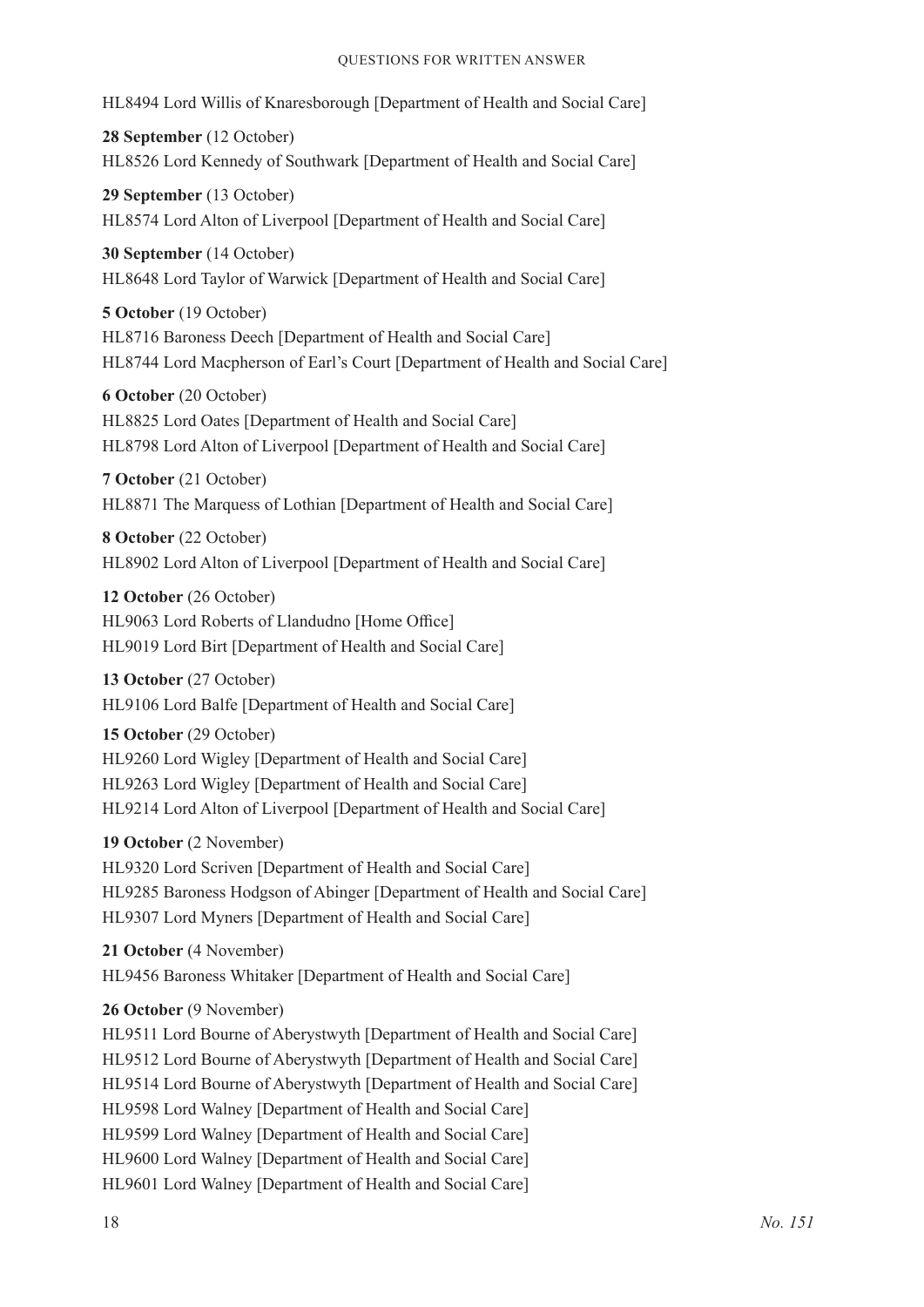#### **27 October** (10 November)

HL9642 Lord Hay of Ballyore [Department of Health and Social Care] HL9689 Lord Walney [Department of Health and Social Care] HL9690 Lord Walney [Department of Health and Social Care] HL9691 Lord Walney [Department of Health and Social Care] HL9666 Lord Myners [Department of Health and Social Care] HL9655 Lord McCrea of Magherafelt and Cookstown [Department of Health and Social Care]

#### **28 October** (11 November)

HL9706 Baroness Bennett of Manor Castle [Department of Health and Social Care] HL9702 Lord Bassam of Brighton [Department of Health and Social Care] HL9743 Lord Roberts of Llandudno [Department of Health and Social Care]

#### **29 October** (12 November)

HL9776 Lord Greaves [Department of Health and Social Care]

#### **2 November** (16 November)

HL9848 Lord Judd [Department of Health and Social Care] HL9804 Baroness Altmann [Department of Health and Social Care] HL9805 Baroness Altmann [Department of Health and Social Care] HL9856 Lord Lucas [Department of Health and Social Care] HL9878 Lord Taylor of Goss Moor [Department of Health and Social Care] HL9879 Lord Taylor of Goss Moor [Department of Health and Social Care] HL9807 Lord Alton of Liverpool [Department of Health and Social Care] HL9808 Lord Alton of Liverpool [Department of Health and Social Care] HL9809 Lord Alton of Liverpool [Department of Health and Social Care] HL9880 Lord Taylor of Goss Moor [Department of Health and Social Care] HL9881 Lord Taylor of Goss Moor [Department of Health and Social Care] HL9839 Baroness Hayman [Department of Health and Social Care] HL9882 Lord Taylor of Goss Moor [Department of Health and Social Care] HL9883 Lord Taylor of Goss Moor [Department of Health and Social Care] HL9894 Lord Walney [Department of Health and Social Care] HL9896 Lord Walney [Department of Health and Social Care] HL9897 Lord Walney [Department of Health and Social Care] HL9899 Lord Walney [Department of Health and Social Care]

#### **3 November** (17 November)

HL9957 Lord Taylor of Goss Moor [Department of Health and Social Care] HL9958 Lord Taylor of Goss Moor [Department of Health and Social Care] HL9903 Lord Bassam of Brighton [Department of Health and Social Care] HL9949 Baroness Sherlock [Department of Health and Social Care] HL9954 Baroness Sherlock [Department of Health and Social Care] HL9906 Lord Bassam of Brighton [Department of Health and Social Care] HL9908 Lord Bassam of Brighton [Department of Health and Social Care] HL9945 The Lord Bishop of St Albans [Department of Health and Social Care] HL9947 The Lord Bishop of St Albans [Department of Health and Social Care] HL9925 Lord Hunt of Kings Heath [Department of Health and Social Care]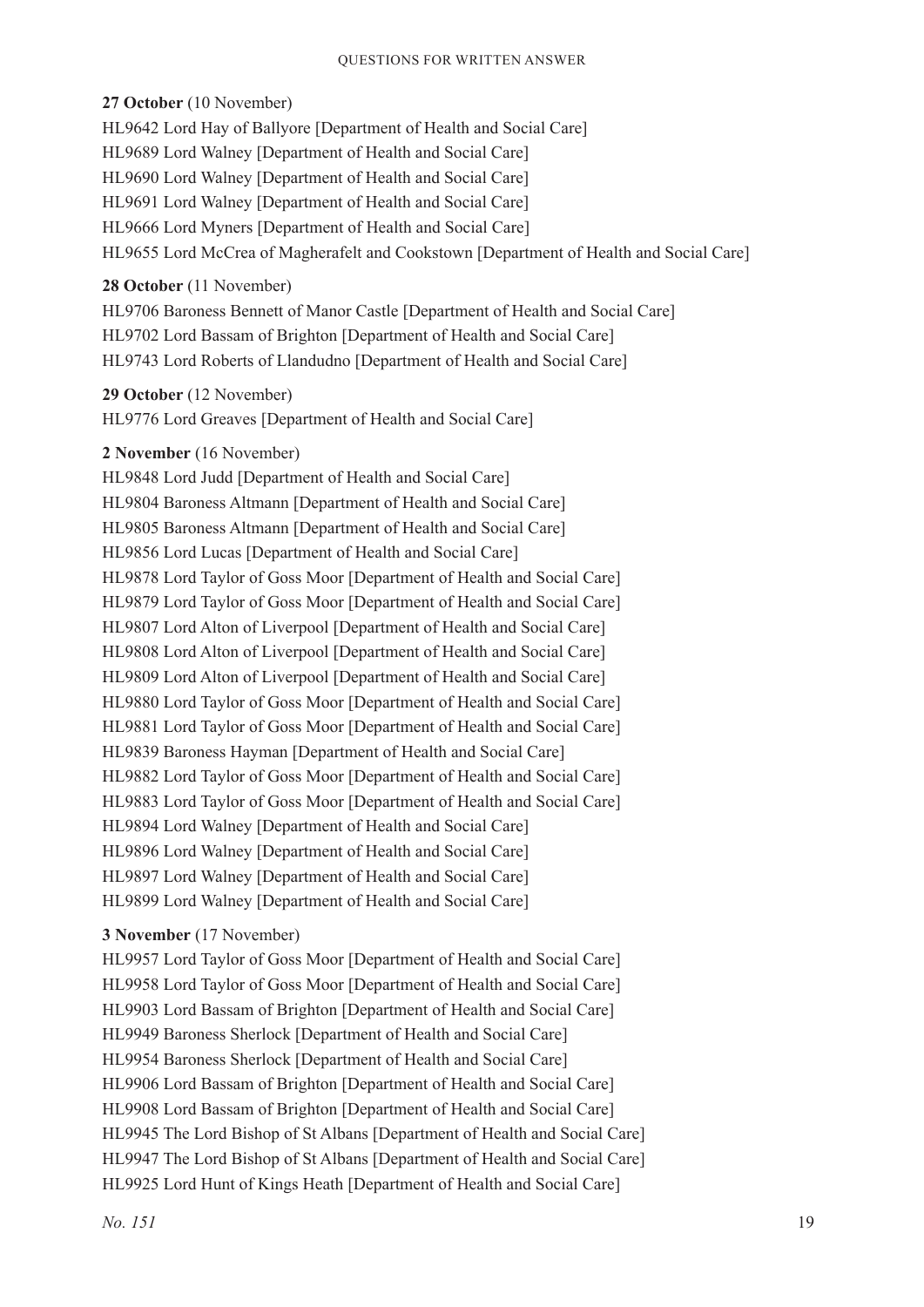HL9926 Lord Hunt of Kings Heath [Department of Health and Social Care] HL9933 The Marquess of Lothian [Department of Health and Social Care] HL9916 Lord Grade of Yarmouth [Department of Health and Social Care] HL9971 Lord Wills [Department of Health and Social Care]

#### **4 November (18 November)**

HL9979 Lord Birt [Department of Health and Social Care] HL9987 Lord Jones of Cheltenham [Department of Health and Social Care] HL9988 Lord Jones of Cheltenham [Department of Health and Social Care] HL9989 Lord Jones of Cheltenham [Department of Health and Social Care] HL9990 Lord Jones of Cheltenham [Department of Health and Social Care] HL9991 Lord Jones of Cheltenham [Department of Health and Social Care] HL9992 Lord Jones of Cheltenham [Department of Health and Social Care] HL9998 Baroness McGregor-Smith [Department of Health and Social Care] HL9999 Baroness McGregor-Smith [Department of Health and Social Care] HL10001 Lord Moylan [Department of Health and Social Care] HL10016 Baroness Sherlock [Department of Health and Social Care] HL10027 Lord Walney [Department of Health and Social Care] HL10028 Lord Walney [Department of Health and Social Care]

#### **9 November** (23 November)

HL10047 Lord Birt [Department of Health and Social Care] HL10033 Lord Alton of Liverpool [Department of Health and Social Care] HL10125 Lord Strasburger [Department of Health and Social Care] HL10129 Lord Strasburger [Department of Health and Social Care] HL10087 Baroness Mone [Department of Health and Social Care] HL10106 The Lord Bishop of St Albans [Department of Health and Social Care]

#### **10 November** (24 November)

HL10155 Lord Birt [Department of Health and Social Care] HL10187 Lord Scriven [Department of Health and Social Care] HL10180 Lord Myners [Department of Health and Social Care] HL10169 Lord Jones of Cheltenham [Department of Health and Social Care] HL10170 Lord Jones of Cheltenham [Department of Health and Social Care]

#### **11 November** (25 November)

HL10202 Lord Blencathra [Department for International Trade] HL10211 Lord Bradley [Department of Health and Social Care] HL10228 Lord Hunt of Kings Heath [Department of Health and Social Care] HL10229 Lord Hunt of Kings Heath [Department of Health and Social Care] HL10230 Lord Hunt of Kings Heath [Department of Health and Social Care] HL10250 Baroness Smith of Basildon [Department of Health and Social Care]

#### **12 November** (26 November)

HL10268 Baroness Bennett of Manor Castle [Department of Health and Social Care] HL10290 Lord Hunt of Kings Heath [Department of Health and Social Care] HL10291 Lord Hunt of Kings Heath [Department of Health and Social Care]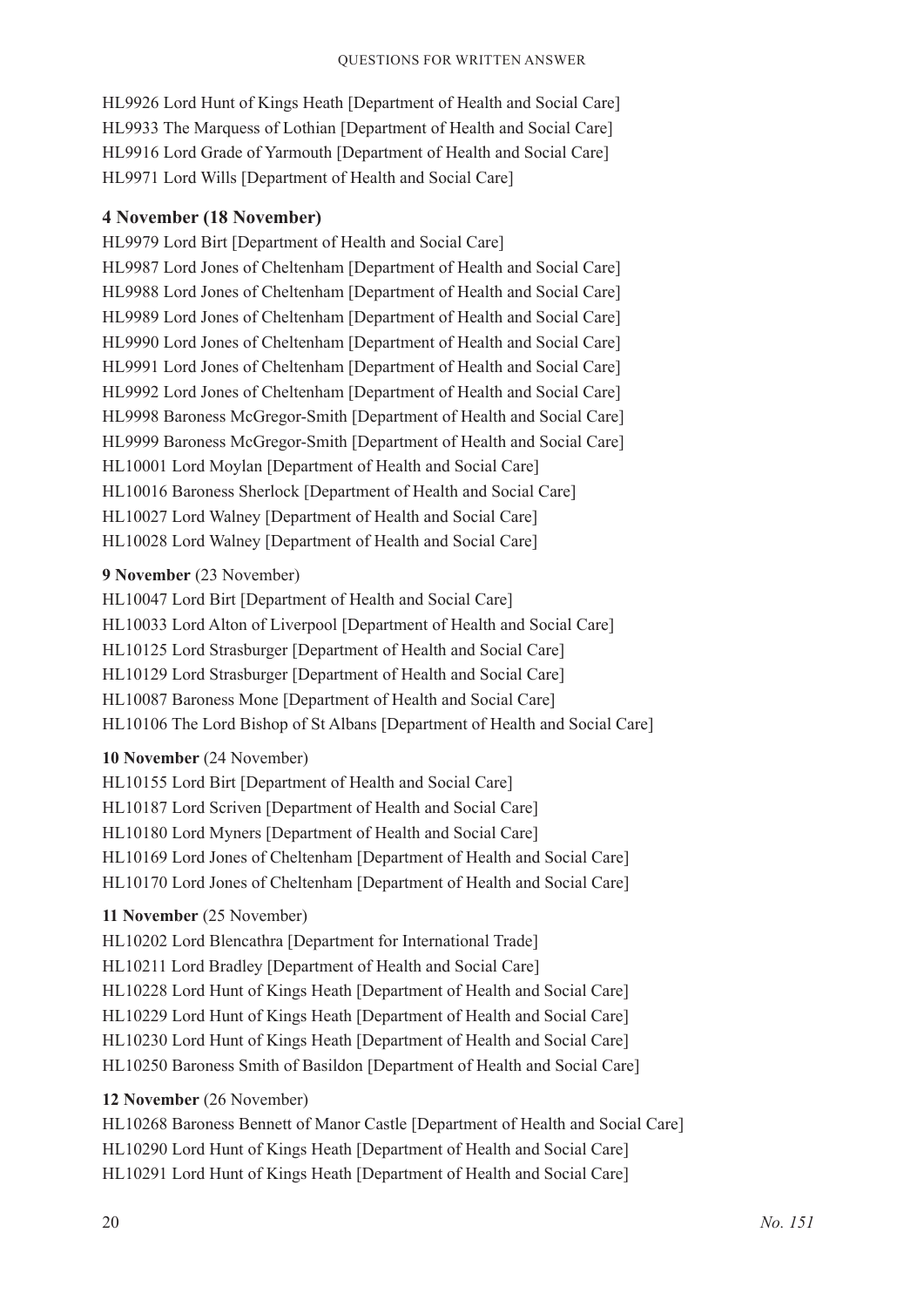HL10292 Baroness Kidron [Department for International Trade] HL10303 Baroness McIntosh of Pickering [Department of Health and Social Care]

*Number of questions allocated to each department which are unanswered after 10 working days* Department for International Trade (2) Department of Health and Social Care (126) Home Office (1)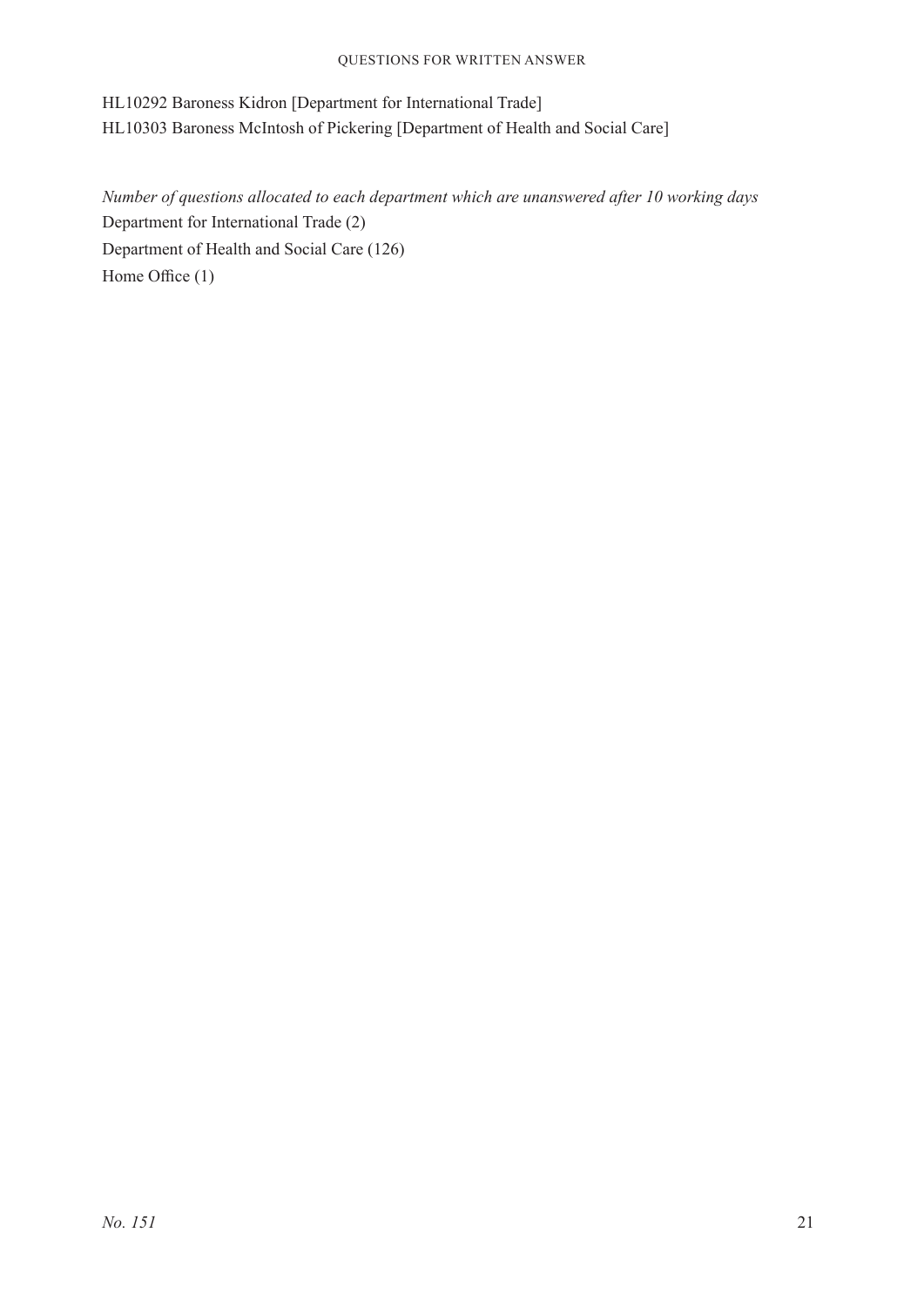# **Bills in Progress**

**Type of Bill To be** 

Private Member's Private Member's Private Member's Private Member's Private Member's Private Member's Private Member's Private Member's Private Member's Private Member's Private Member's Private Member's Private Member's Private Member's Private Member's Private Member's Private Member's Private Member's Private Member's Private Member's Private Member's Private Member's Private Member's

Private Member's

Private Member's Private Member's Private Member's Private Member's Private Member's Private Member's Private Member's Private Member's Private Member's Private Member's Private Member's Private Member's Private Member's Private Member's **considered**

| <b>Waiting for Second Reading</b>                                   |
|---------------------------------------------------------------------|
| Referendums Criteria Bill [HL]                                      |
| Financial Services (Duty of Care) Bill [HL]                         |
| Asylum Support (Prescribed Period) Bill [HL]                        |
| Marriage (Approved Organisations) Bill [HL]                         |
| Refugees (Family Reunion) Bill [HL]                                 |
| Clean Air (Human Rights) Bill [HL]                                  |
| Unpaid Work Experience (Prohibition) Bill [HL]                      |
| Criminal Records Bill [HL]                                          |
| Emissions Reduction (Local Authorities in London) Bill [HL]         |
| Modern Slavery (Victim Support) Bill [HL]                           |
| Online Harms Reduction Regulator (Report) Bill [HL]                 |
| Road Traffic Offences (Cycling) Bill [HL]                           |
| Schools (Mental Health and Wellbeing) Bill [HL]                     |
| Heritage Railways and Tramways (Voluntary Work) Bill [HL]           |
| Inheritance Tax Act 1984 (Amendment) (Siblings) Bill [HL]           |
| Petroleum (Amendment) Bill [HL]                                     |
| Public Advocate Bill [HL]                                           |
| House of Lords (Elections and Reform) Bill [HL]                     |
| Property Boundaries (Resolution of Disputes) Bill [HL]              |
| Abortion Bill [HL]                                                  |
| Coroners (Determination of Suicide) Bill [HL]                       |
| Joint Committee of Nominations to the Supreme Court Bill [HL]       |
| School Holiday Open Days Bill [HL]                                  |
| Mandatory Training on Learning Disabilities and Autism Bill<br>[HL] |
| Pensions (Amendment) Bill [HL]                                      |
| Unconscionable Conduct in Commerce Bill [HL]                        |
| Pavement Parking Bill [HL]                                          |
| Divorce (Financial Provision) Bill [HL]                             |
| Video Gaming Health and Wellbeing Strategy Bill [HL]                |
| Duchy of Cornwall Bill [HL]                                         |
| Anonymity (Arrested Persons) Bill [HL]                              |
| Small Business Commissioner and Late Payments etc Bill [HL]         |
| Certificate of Loss Bill [HL]                                       |
| Digital Economy Act 2017 (Commencement of Part 3) Bill [HL]         |
| Armed Forces (Posthumous Pardons) Bill [HL]                         |
| Storage Period for Gametes Bill [HL]                                |
| Immigration Control (Gross Human Rights Abuses) Bill [HL]           |
| Rented Homes Bill [HL]                                              |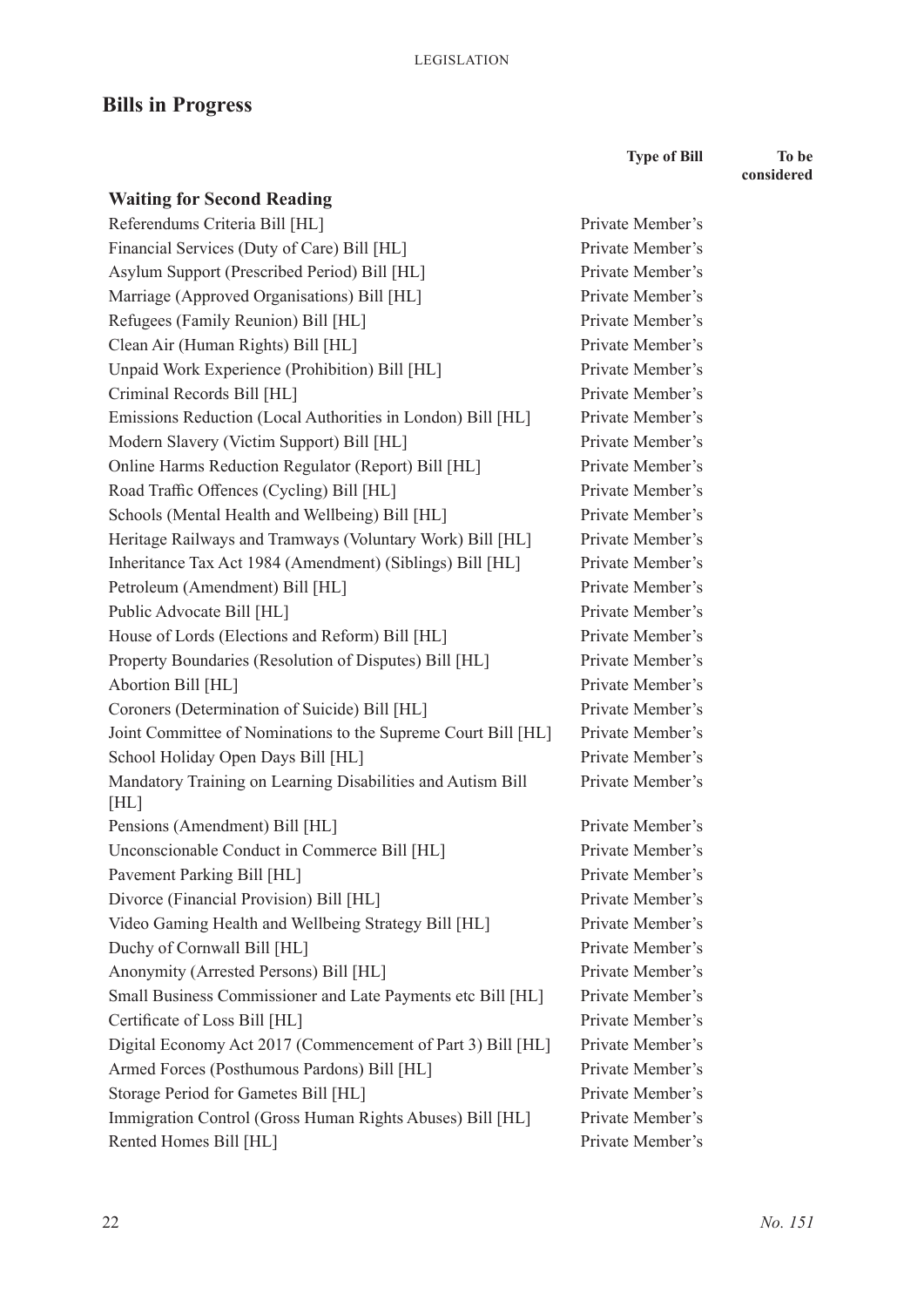| Victims of Crime (Rights, Entitlements, and Notification of Child<br>Sexual Abuse) Bill [HL] | Private Member's |
|----------------------------------------------------------------------------------------------|------------------|
| Cosmetic Surgery (Standards) Bill [HL]                                                       | Private Member's |
| Electric Vehicle Trading Scheme and Road Usage Duty<br>(Consultation) Bill [HL]              | Private Member's |
| Education (Assemblies) Bill [HL]                                                             | Private Member's |
| Constitutional Privileges Bill [HL]                                                          | Private Member's |
| European Union (Information, etc.) Bill [HL]                                                 | Private Member's |
| Hares Preservation Bill [HL]                                                                 | Private Member's |
| Traffic Management (Amendment) Bill [HL]                                                     | Private Member's |
| Marriage and Civil Partnership (Minimum Age) Bill [HL]                                       | Private Member's |
| Traffic Management (Approved Devices) Bill [HL]                                              | Private Member's |
| Department of Health (Northern Ireland) Bill [HL]                                            | Private Member's |
| Regulation of Political Opinion Polling Bill [HL]                                            | Private Member's |
| Equal Pay Bill [HL]                                                                          | Private Member's |
| Office of the Whistleblower Bill [HL]                                                        | Private Member's |
| Organ Tourism and Cadavers on Display Bill [HL]                                              | Private Member's |
| Assisted Dying Bill [HL]                                                                     | Private Member's |
| Buses (Zero Emissions) Bill [HL]                                                             | Private Member's |
| Local Authorities (Transport Powers) Bill [HL]                                               | Private Member's |
| Police Conduct (Operation Conifer) Inquiry Bill [HL]                                         | Private Member's |
| Hereditary Peerages and Baronetcies (Equality of Inheritance)<br>Bill [HL]                   | Private Member's |
| Data Protection (Independent Complaint) Bill [HL]                                            | Private Member's |
| House of Lords (Removal of Bishops) Bill [HL]                                                | Private Member's |
| Contracts for Difference and Onshore Wind Bill [HL]                                          | Private Member's |
| Elections (Candidates' Expenditure and Nominations) Bill [HL]                                | Private Member's |
| Right to Die at Home Bill [HL]                                                               | Private Member's |
| Higher Education Cheating Services Prohibition Bill [HL]                                     | Private Member's |
| Devolution in England Bill [HL]                                                              | Private Member's |
| Workforce Information Bill [HL]                                                              | Private Member's |
| Public Contracts (Modern Slavery) Bill [HL]                                                  | Private Member's |
| Duty to Plan for Terrorism (Consultation) Bill [HL]                                          | Private Member's |
| Marriage Act 1949 (Amendment) Bill [HL]                                                      | Private Member's |
| Fixed-term Parliaments Act 2011 (Repeal) Bill [HL]                                           | Private Member's |
| Automated Facial Recognition Technology (Moratorium and<br>Review) Bill [HL]                 | Private Member's |
| Unaccompanied Asylum Seeking Children (Legal Advice and<br>Appeals) Bill [HL]                | Private Member's |
| Period Products (Free Provision) Bill [HL]                                                   | Private Member's |
| Age of Criminal Responsibility Bill [HL]                                                     | Private Member's |
| Provision of Personal Care Bill [HL]                                                         | Private Member's |
| Goods Mortgages Bill [HL]                                                                    | Private Member's |
| Policing Resources Bill [HL]                                                                 | Private Member's |
| Genocide Determination Bill [HL]                                                             | Private Member's |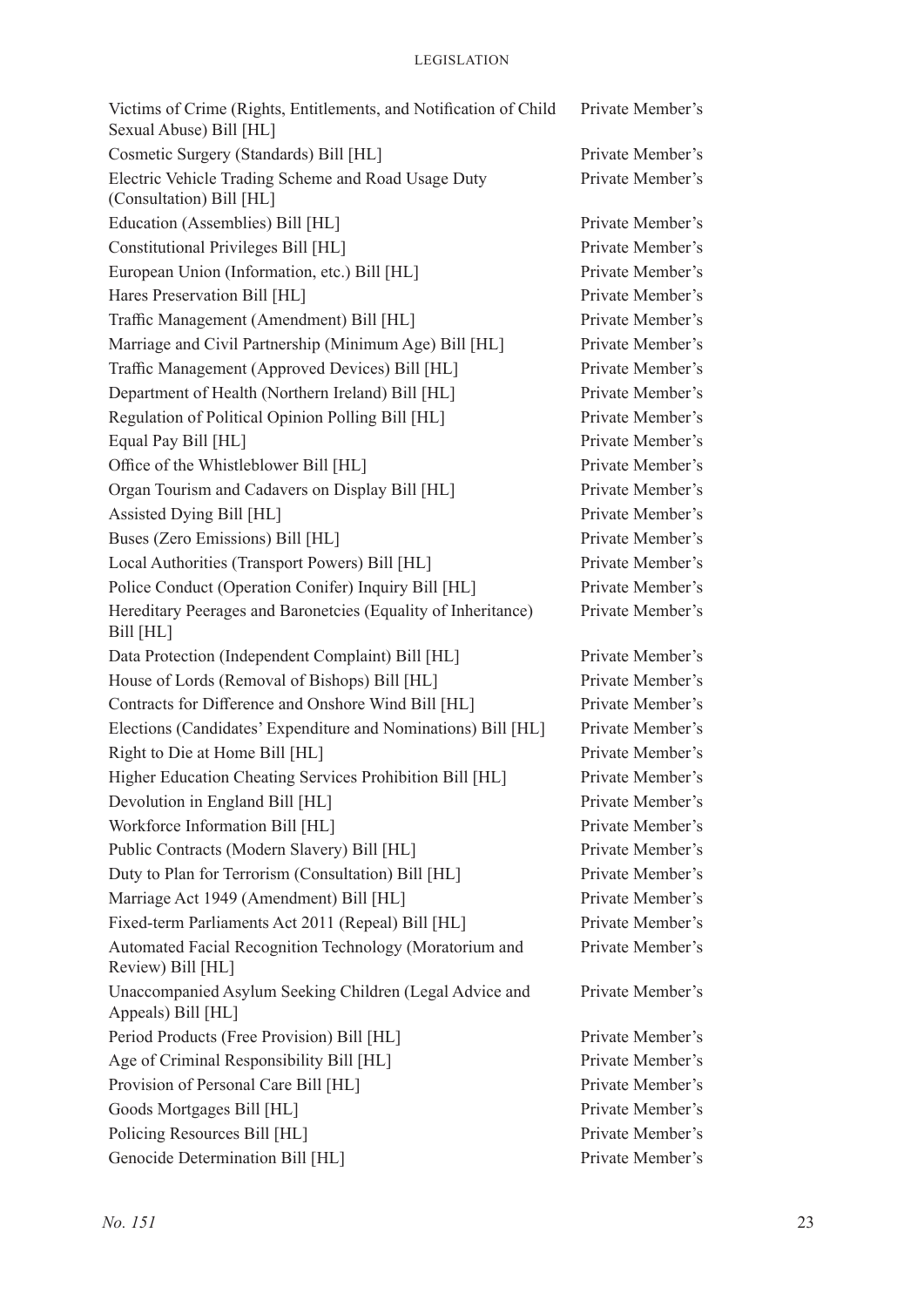| School Admissions for Children Adopted from Overseas Bill [HL]                                                             | Private Member's |                    |
|----------------------------------------------------------------------------------------------------------------------------|------------------|--------------------|
| Cohabitation Rights Bill [HL]                                                                                              | Private Member's |                    |
| Office for Science Quality Assessment Bill [HL]                                                                            | Private Member's |                    |
| Non-Domestic Rating (Lists) Bill [HL]                                                                                      | Government       |                    |
| Domestic Abuse Bill (Scottish Legislative Consent Motion<br>passed)                                                        | Government       |                    |
| Non-Domestic Rating (Public Lavatories) Bill (Welsh Legislative<br>Consent Motion passed.)                                 | Government       |                    |
| Non-Domestic Rating (Lists) (No. 2) Bill                                                                                   | Government       |                    |
| Overseas Operations (Service Personnel and Veterans) Bill                                                                  | Government       |                    |
| <b>Committed to a Select Committee</b>                                                                                     |                  |                    |
| Highgate Cemetery Bill [HL]                                                                                                | Private          |                    |
| <b>Committed to a Committee of the Whole House</b>                                                                         |                  |                    |
| Domestic Premises (Energy Performance) Bill [HL] (Queen's<br>consent to be signified)                                      | Private Member's |                    |
| Extension of Franchise (House of Lords) Bill [HL]                                                                          | Private Member's |                    |
| Access to Palliative Care and Treatment of Children Bill [HL]                                                              | Private Member's |                    |
| House of Lords (Hereditary Peers) (Abolition of By-Elections)<br>Bill [HL] (Queen's consent to be signified)               | Private Member's |                    |
| Wellbeing of Future Generations Bill [HL] (Queen's consent to be<br>signified)                                             | Private Member's |                    |
| Counter-Terrorism and Sentencing Bill                                                                                      | Government       |                    |
| Covert Human Intelligence Sources (Criminal Conduct) Bill                                                                  | Government       | 1 December         |
| <b>Waiting for Report</b>                                                                                                  |                  |                    |
| Air Traffic Management and Unmanned Aircraft Bill [HL]<br>(Scottish and Northern Irish Legislative Consent Motions passed) | Government       |                    |
| <b>Trade Bill</b>                                                                                                          | Government       |                    |
| Medicines and Medical Devices Bill (Scottish Legislative Consent<br>Motion passed)                                         | Government       |                    |
| High Speed Rail (West Midlands–Crewe) Bill                                                                                 |                  | Hybrid 30 November |
| <b>Waiting for Third Reading</b>                                                                                           |                  |                    |
| Telecommunications Infrastructure (Leasehold Property) Bill<br>(Northern Irish Legislative Consent Motion passed)          | Government       |                    |
| United Kingdom Internal Market Bill (Scottish Legislative<br>Consent Motion rejected)                                      | Government       | 2 December         |
| <b>Returned to the Commons amended</b>                                                                                     |                  |                    |
| Fire Safety Bill (Welsh Legislative Consent Motion passed)                                                                 | Government       |                    |
| <b>Waiting for Consideration of Commons Amendments</b>                                                                     |                  |                    |
| and Reasons                                                                                                                |                  |                    |
| Pension Schemes Bill [HL] (Northern Irish Legislative Consent<br>Motion passed)                                            | Government       |                    |
| <b>Waiting for Royal Assent</b>                                                                                            |                  |                    |
| Private International Law (Implementation of Agreements) Bill<br>[HL] (Scottish Legislative Consent Motion passed)         | Government       |                    |
| Parliamentary Constituencies Bill                                                                                          | Government       |                    |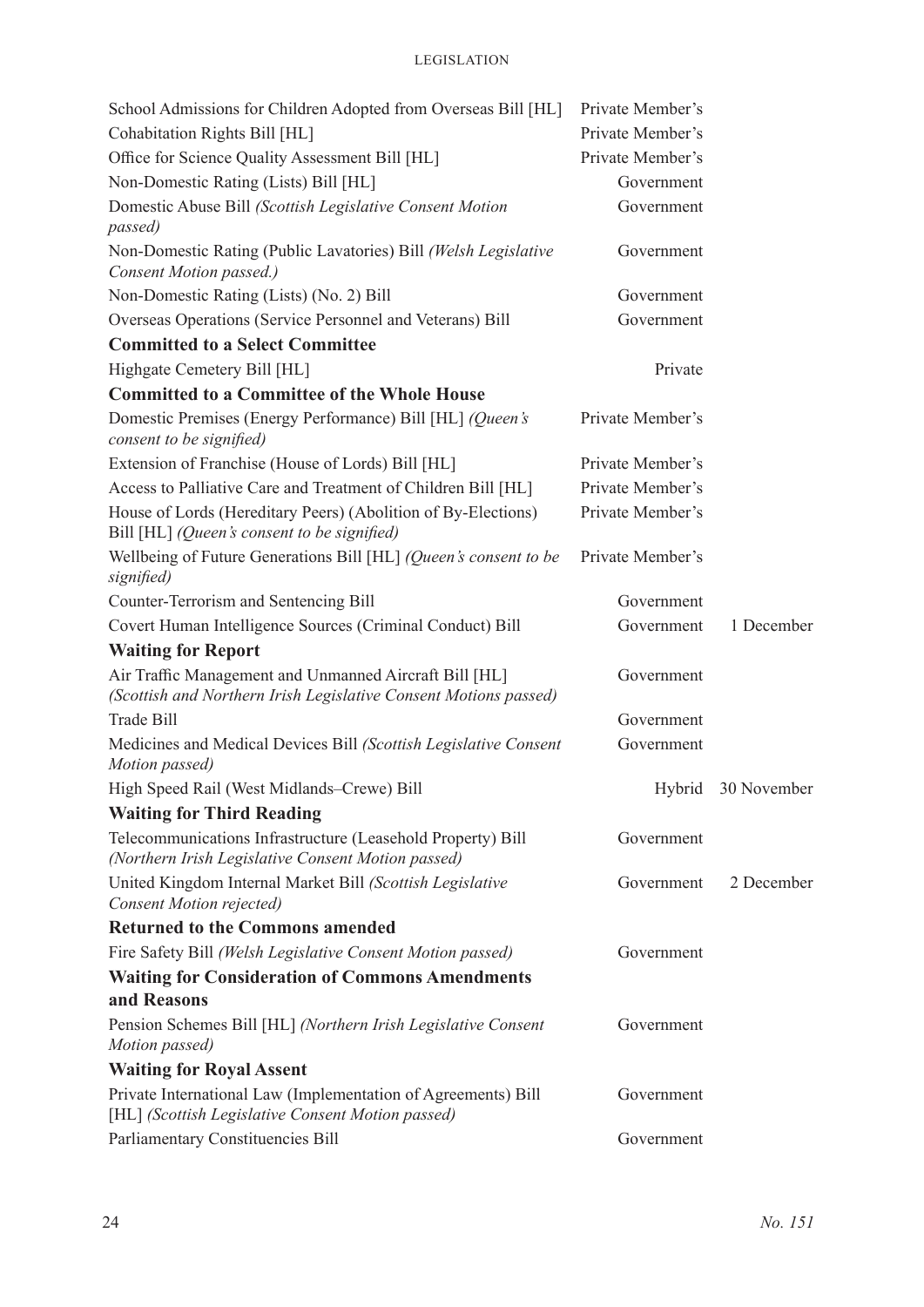# **Statutory Instruments in Progress**

#### **Affirmative Instruments waiting for consideration by the Joint Committee on Statutory Instruments**

Public Health (Coronavirus) (Protection from Eviction and Taking Control of Goods) (England) Regulations 2020 *35th Report from the Secondary Legislation Scrutiny Committee. Approval period expires 10 December.*

Immigration and Social Security Co-ordination (EU Withdrawal) Act 2020 (Consequential, Saving, Transitional and Transitory Provisions) (EU Exit) Regulations 2020 *Approval period expires 27 December*

Health Protection (Coronavirus, Restrictions) (England) (No. 4) (Amendment) (No. 2) Regulations 2020

Corporate Insolvency and Governance Act 2020 (Coronavirus) (Suspension of Liability for Wrongful Trading and Extension of the Relevant Period) Regulations 2020

Draft Antique Firearms Regulations 2020

Draft Health Protection (Coronavirus, Testing Requirements and Standards) (England) Regulations 2020

Draft Customs Safety and Security Procedures (EU Exit) Regulations 2020

Draft Financial Services and Markets Act 2000 (Regulated Activities) (Amendment) Order 2020

#### **Affirmative Instruments waiting for Affirmative Resolution**

Draft Hunting Act 2004 (Exempt Hunting) (Amendment) Order 2015 *Special attention drawn to the instrument by the Secondary Legislation Scrutiny Committee, 7th Report, Session 2015–16*

Draft Trade Union (Deduction of Union Subscriptions from Wages in the Public Sector) Regulations 2017 *Special attention drawn to the instrument by the Secondary Legislation Scrutiny Committee, 29th Report, Session 2016–17*

Burundi (Sanctions) (EU Exit) Regulations 2019

Guinea (Sanctions) (EU Exit) Regulations 2019

Draft Criminal Justice Act 2013 (Early Release on Licence) Order 2020 *11th Report from the Secondary Legislation Scrutiny Committee*

Sanctions (EU Exit) (Miscellaneous Amendments) (No. 2) Regulations 2020

Cyber (Sanctions) (EU Exit) Regulations 2020

Bosnia and Herzegovina (Sanctions) (EU Exit) Regulations 2020

Nicaragua (Sanctions) (EU Exit) Regulations 2020

Charitable Incorporated Organisations (Insolvency and Dissolution) (Amendment) Regulations 2020

Sanctions (EU Exit) (Miscellaneous Amendments) (No. 4) Regulations 2020

Draft Communications Act (e-Commerce) (EU Exit) Regulations 2020 (*27 November*)

Draft Nutrition (Amendment etc.) (EU Exit) Regulations 2020

Draft State Aid (Revocations and Amendments) (EU Exit) Regulations 2020 *Special attention drawn to the instrument by the Secondary Legislation Scrutiny Committee, 30th Report (2 December)*

Draft Jurisdiction, Judgments and Applicable Law (Amendment) (EU Exit) Regulations 2020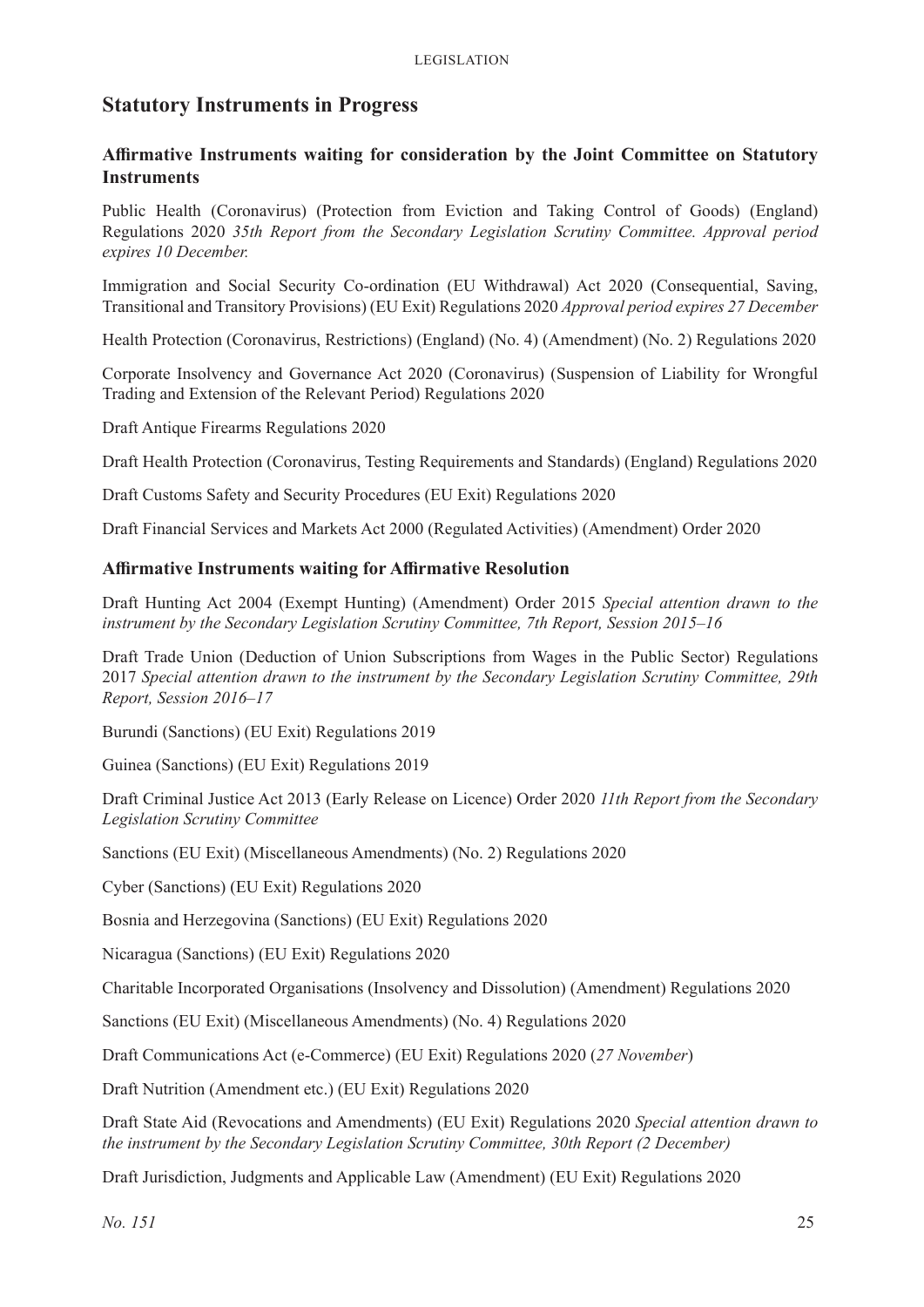#### Legislation

Draft Definition of Qualifying Northern Ireland Goods (EU Exit) Regulations 2020 *Special attention drawn to the instrument by the Secondary Legislation Scrutiny Committee, 31st Report (30 November)*

Draft Food (Amendment) (EU Exit) Regulations 2020 (30 November)

Draft Electronic Communications and Wireless Telegraphy (Amendment) (European Electronic Communications Code and EU Exit) Regulations 2020 (*27 November*)

Draft Ozone-Depleting Substances and Fluorinated Greenhouse Gases (Amendment etc.) (EU Exit) Regulations 2020 *Special attention drawn to the instrument by the Secondary Legislation Scrutiny Committee, 32nd Report*

Draft Product Safety and Metrology etc. (Amendment etc.) (UK (NI) Indication) (EU Exit) Regulations 2020 *Special attention drawn to the instrument by the Secondary Legislation Scrutiny Committee, 32nd Report (27 November)*

Draft Ecodesign for Energy-Related Products and Energy Information (Amendment) (EU Exit) Regulations 2020 *32nd Report from the Secondary Legislation Scrutiny Committee (1 December)*

Draft Common Fisheries Policy (Amendment etc.) (EU Exit) Regulations 2020 *32nd Report from the Secondary Legislation Scrutiny Committee (2 December)*

Draft Data Protection, Privacy and Electronic Communications (Amendments etc) (EU Exit) Regulations 2020 *32nd Report from the Secondary Legislation Scrutiny Committee (27 November)*

Draft Food and Feed Hygiene and Safety (Miscellaneous Amendments etc.) (EU Exit) Regulations 2020 (*1 December*)

Draft Hazardous Substances and Packaging (Legislative Functions and Amendment) (EU Exit) Regulations 2020 *32nd Report from the Secondary Legislation Scrutiny Committee*

Draft Supplementary Protection Certificates (Amendment) (EU Exit) Regulations 2020 (*27 November*)

Draft Audiovisual Media Services (Amendment) (EU Exit) Regulations 2020 *32nd Report from the Secondary Legislation Scrutiny Committee (27 November)*

Draft Chemicals (Health and Safety) and Genetically Modified Organisms (Contained Use) (Amendment etc.) (EU Exit) Regulations 2020

Draft European Union (Withdrawal) Act 2018 (Relevant Court) (Retained EU Case Law) Regulations 2020 *32nd Report from the Secondary Legislation Scrutiny Committee*

Draft Ship Recycling (Facilities and Requirements for Hazardous Materials on Ships) (Amendment) (EU Exit) Regulations 2020 (*30 November*)

Draft Control of Mercury (Amendment) (EU Exit) Regulations 2020

Draft Detergents (Amendment) (EU Exit) Regulations 2020

Draft REACH etc. (Amendment etc.) (EU Exit) Regulations 2020 *Special attention drawn to the instrument by the Secondary Legislation Scrutiny Committee, 34th Report*

Draft Coronavirus Act 2020 (Expiry of Mental Health Provisions) (England and Wales) Regulations 2020 *33rd Report from the Secondary Legislation Scrutiny Committee*

Draft Import of, and Trade in, Animals and Animal Products (Miscellaneous Amendments) (EU Exit) Regulations 2020 *33rd Report from the Secondary Legislation Scrutiny Committee (2 December)*

Draft Waste and Environmental Permitting etc. (Legislative Functions and Amendment etc.) (EU Exit) Regulations 2020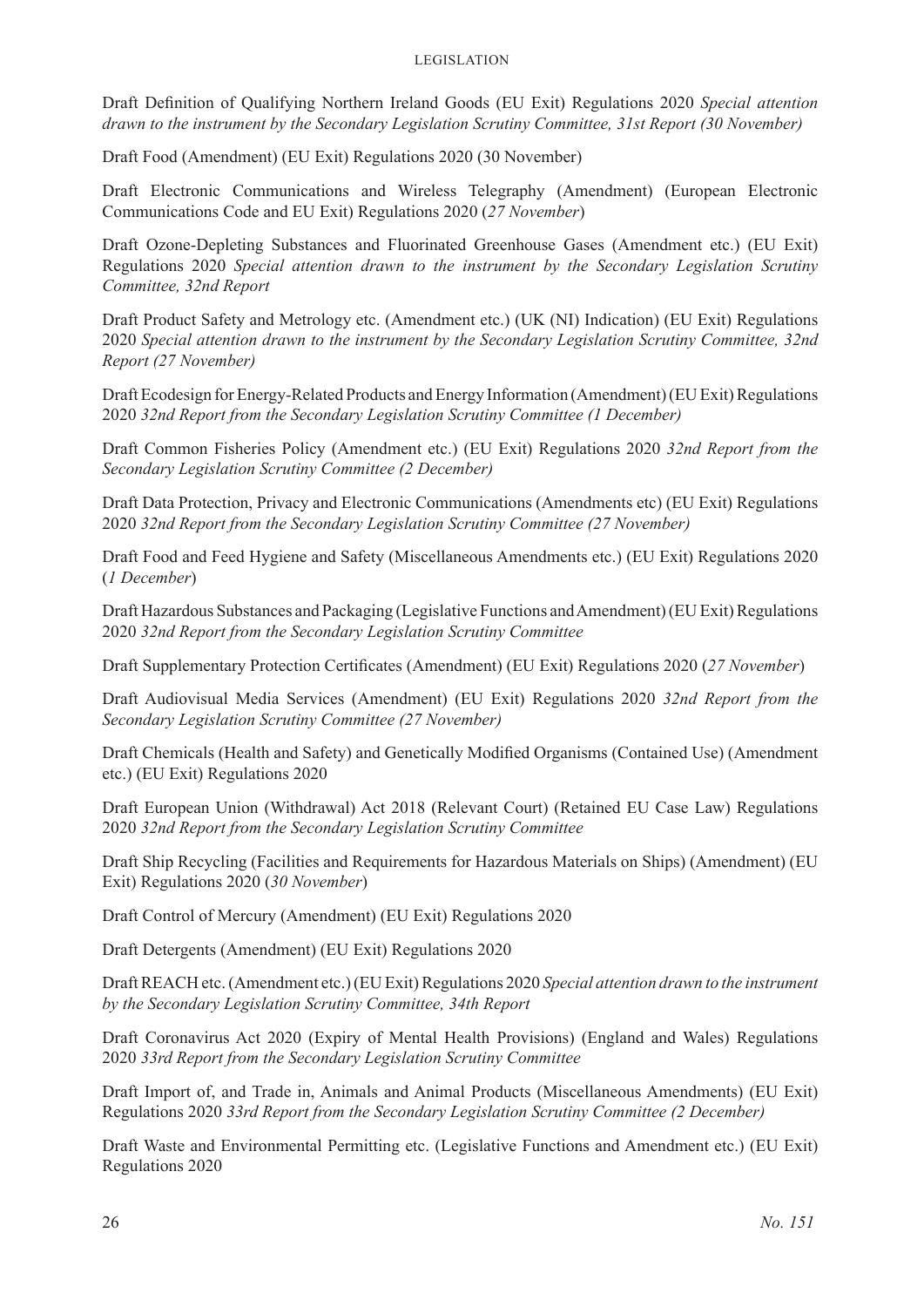Draft Human Medicines (Amendment etc.) (EU Exit) Regulations 2020 (*2 December*)

Draft Animal Welfare and Invasive Non-native Species (Amendment etc.) (EU Exit) Regulations 2020 *33rd Report from the Secondary Legislation Scrutiny Committee (30 November)*

Draft European Union Withdrawal (Consequential Modifications) (EU Exit) Regulations 2020 (30 November)

Draft Agricultural Products, Food and Drink (Amendment etc.) (EU Exit) Regulations 2020 *33rd Report from the Secondary Legislation Scrutiny Committee (30 November)*

Draft Common Fisheries Policy (Amendment etc.) (EU Exit) (No. 2) Regulations 2020 *33rd Report from the Secondary Legislation Scrutiny Committee (2 December)*

Health Protection (Coronavirus, Local COVID-19 Alert Level) (High) (England) (Amendment) (No. 2) Regulations 2020 *33rd Report from the Secondary Legislation Scrutiny Committee. Approval period expires 8 December*

Health Protection (Coronavirus, Local COVID-19 Alert Level) (High) (England) (Amendment) (No. 3) Regulations 2020 *33rd Report from the Secondary Legislation Scrutiny Committee*

Draft Aquatic Animal Health and Alien Species in Aquaculture, Animals, and Marketing of Seed, Plant and Propagating Material (Legislative Functions and Miscellaneous Provisions) (Amendment) (EU Exit) Regulations 2020 *34th Report from the Secondary Legislation Scrutiny Committee (2 December)*

Draft Business and Planning Act 2020 (London Spatial Development Strategy) (Coronavirus) (Amendment) Regulations 2020 *34th Report from the Secondary Legislation Scrutiny Committee*

Draft Official Controls (Animals, Feed and Food, Plant Health etc.) (Amendment) (EU Exit) Regulations 2020 (2 December)

Draft Protocol on Ireland/Northern Ireland (Democratic Consent Process) (EU Exit) Regulations 2020 *34th Report from the Secondary Legislation Scrutiny Committee (1 December)*

Draft Veterinary Medicines and Residues (Amendment) (EU Exit) Regulations 2020 *34th Report from the Secondary Legislation Scrutiny Committee (2 December)*

Draft Conflict Minerals (Compliance) (Northern Ireland) (EU Exit) Regulations 2020 *Special attention drawn to the instrument by the Joint Committee on Statutory Instruments, 31st Report (2 December)*

Health Protection (Coronavirus, Restrictions) (England) (No. 4) (Amendment) Regulations 2020 *34th Report from the Secondary Legislation Scrutiny Committee. Approval period expires 13 December*

Draft Prohibition on Quantitative Restrictions (EU Exit) Regulations 2020 *35th Report from the Secondary Legislation Scrutiny Committee*

Draft Medical Devices (Amendment etc.) (EU Exit) Regulations 2020 (*2 December*)

Draft Plant Health (Phytosanitary Conditions) (Amendment) (EU Exit) Regulations 2020

Plant Health (Amendment etc.) (EU Exit) Regulations 2020

Draft Export Control (Amendment) (EU Exit) Regulations 2020 *Special attention drawn to the instrument by the Joint Committee on Statutory Instruments, 32nd Report (2 December)*

Draft Renewable Transport Fuel Obligations (Amendment) Order 2020

Health Protection (Coronavirus, Local COVID-19 Alert Level) (Medium, High and Very High) (England) (Amendment) (No. 3) Regulations 2020 *33rd Report from the Secondary Legislation Scrutiny Committee. Special attention drawn to the instrument by the Joint Committee on Statutory Instruments, 32nd Report.*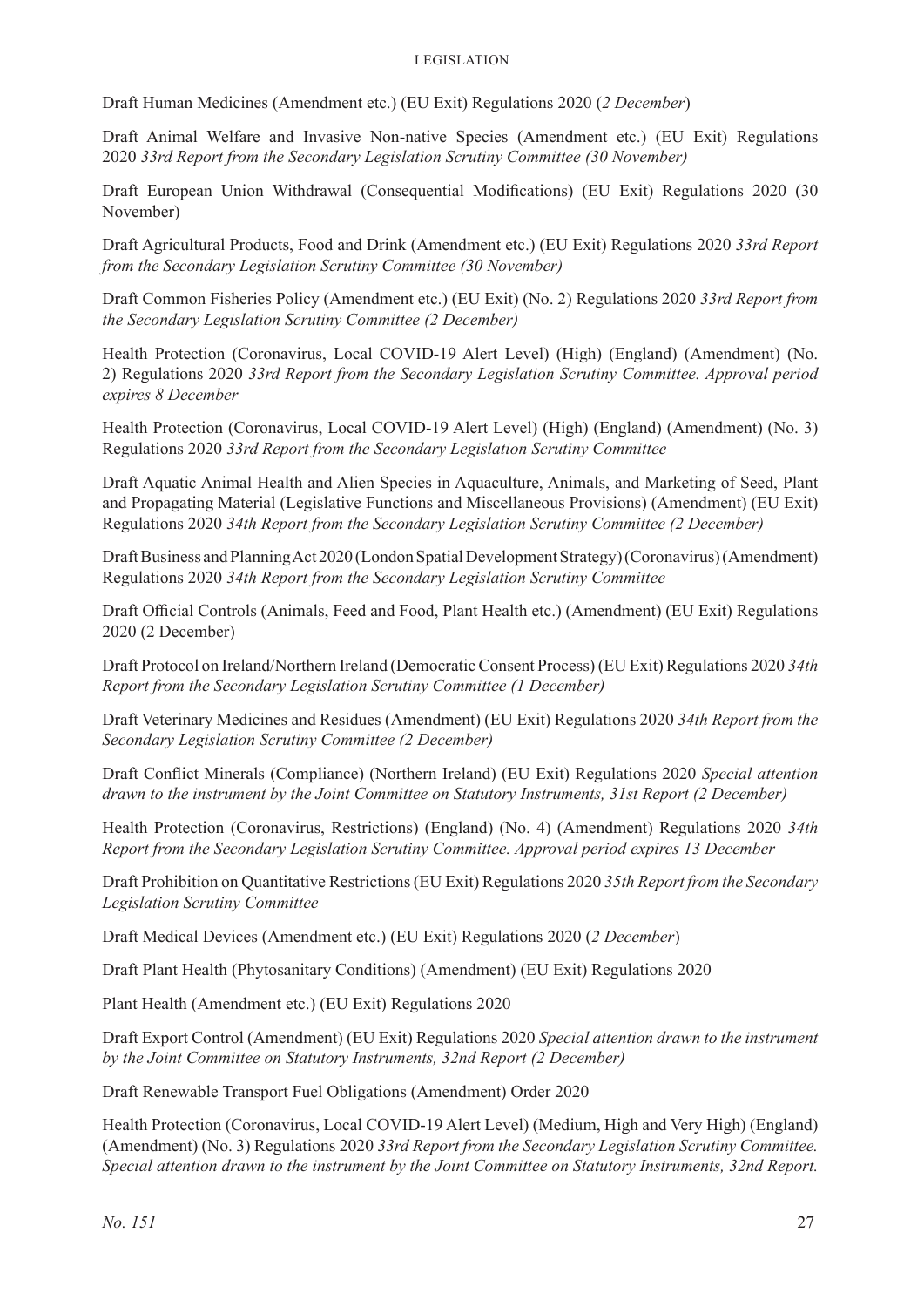Draft Unmanned Aircraft (Amendment) (EU Exit) Regulations 2020

Draft Agriculture and Horticulture Development Board (Amendment) Order 2020 *35th Report from the Secondary Legislation Scrutiny Committee*

Draft Direct Payments to Farmers (England) (Amendment) Regulations 2020 *35th Report from the Secondary Legislation Scrutiny Committee*

Draft World Trade Organisation Agreement on Agriculture (Domestic Support) Regulations 2020

Draft Social Security Co-ordination (Revocation of Retained Direct EU Legislation and Related Amendments) (EU Exit) Regulations 2020

Draft Health and Social Care Act 2008 (Regulated Activities) (Amendment) (Coronavirus) (No. 2) Regulations 2020

#### **Negative Instruments**

Accreditation of Forensic Service Providers (Amendment) Regulations 2019 *Special attention drawn to the instrument by the Secondary Legislation Scrutiny Committee, 1st Report. Praying time expired 3 February.* 

National Health Service (General Dental Services Contracts and Personal Dental Services Agreements) (Amendment) Regulations 2019 *2nd Report from the Secondary Legislation Scrutiny Committee. Praying time expired 11 February.* 

Health Protection (Coronavirus, Public Health Information for Passengers Travelling to England) Regulations 2020 *18th Report from the Secondary Legislation Scrutiny Committee. Praying time expired 12 July.* 

Health Protection (Coronavirus, International Travel) (England) Regulations 2020 *Special attention drawn to the instrument by the Secondary Legislation Scrutiny Committee, 18th Report. Praying time expired 12 July.* 

Town and Country Planning (Border Facilities and Infrastructure) (EU Exit) (England) Special Development Order 2020 *Special attention drawn to the instrument by the Secondary Legislation Scrutiny Committee, 26th Report. Praying time expired 12 October.*

Channel Tunnel (Arrangements with the Kingdom of the Netherlands) Order 2020 *26th Report from the Secondary Legislation Scrutiny Committee. Praying time expired 10 October.*

Prosecution of Offences (Custody Time Limits) (Coronavirus) (Amendment) Regulations 2020 *Special attention drawn to the instrument by the Secondary Legislation Scrutiny Committee, 27th Report. Praying time expired 16 October.*

Audiovisual Media Services Regulations 2020 *Special attention drawn to the instrument by the Secondary Legislation Scrutiny Committee, 30th Report. Praying time expired 8 November.*

National Health Service (Charges and Pharmaceutical and Local Pharmaceutical Services) (Amendment) Regulations 2020 *33rd Report from the Secondary Legislation Scrutiny Committee. Praying time expires 27 November.*

Social Security (Coronavirus) (Prisoners) Amendment Regulations 2020 *33rd Report from the Secondary Legislation Scrutiny Committee. Praying time expires 30 November.*

Statement of changes in Immigration Rules *Special attention drawn to the instrument by the Secondary Legislation Scrutiny Committee, 33rd Report. Praying time expires 30 November.*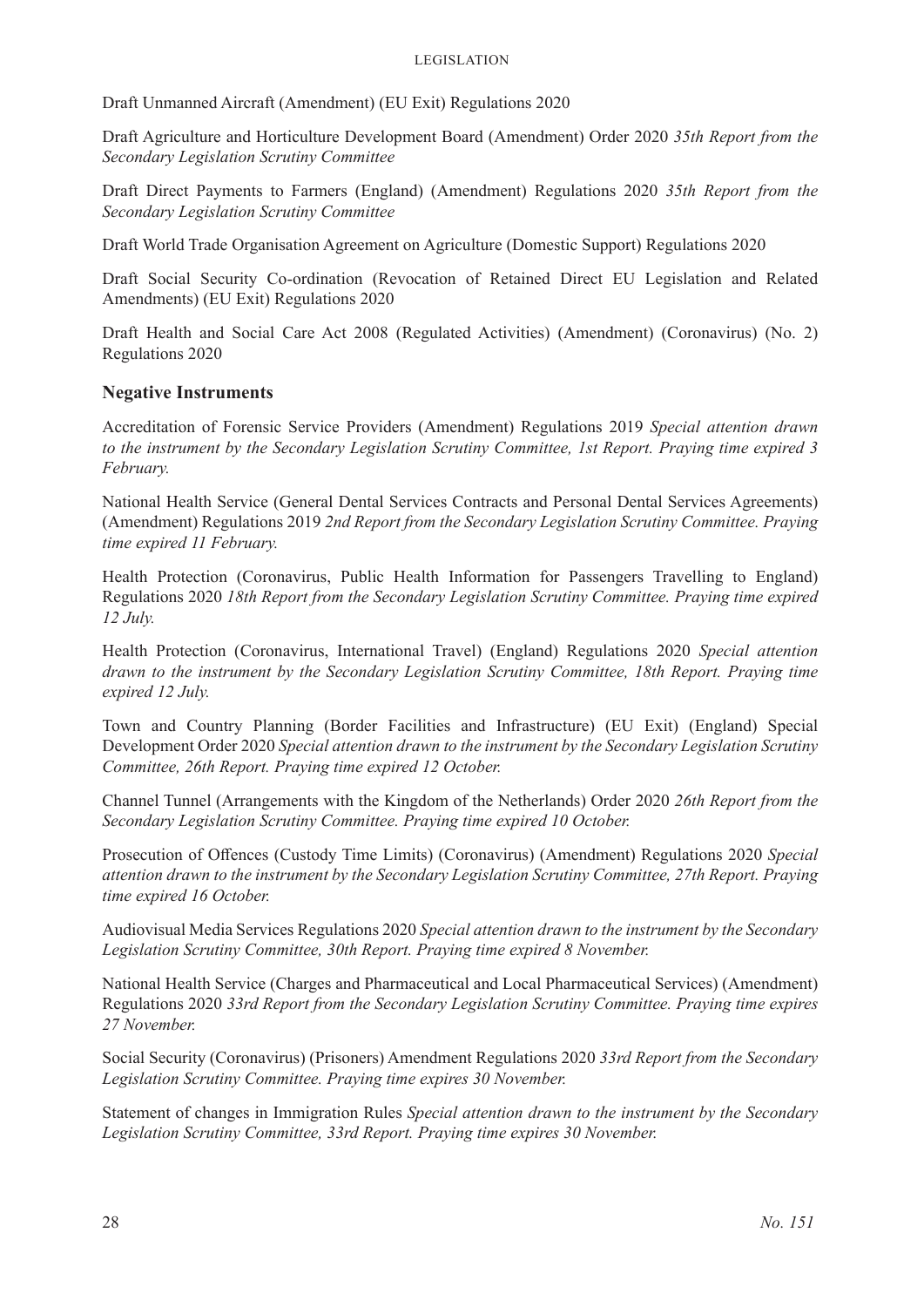Heavy Commercial Vehicles in Kent (No. 3) (Amendment) Order 2020 *33rd Report from the Secondary Legislation Scrutiny Committee. Praying time expires 30 November.*

Health Protection (Coronavirus, International Travel) (England) (Amendment) (No. 20) Regulations 2020 *33rd Report from the Secondary Legislation Scrutiny Committee. Praying time expires 1 December.*

Health Protection (Notification) (Amendment) (Coronavirus) Regulations 2020 *33rd Report from the Secondary Legislation Scrutiny Committee. Praying time expires 4 December.*

Road Vehicles (Construction and Use) (Amendment) Regulations 2020 *33rd Report from the Secondary Legislation Scrutiny Committee. Praying time expires 7 December.*

Health Protection (Coronavirus, International Travel) (England) (Amendment) (No. 21) Regulations 2020 *33rd Report from the Secondary Legislation Scrutiny Committee. Praying time expires 9 December.*

Social Security Contributions (Intermediaries) (Miscellaneous Amendments) Regulations 2020 *Special attention drawn to the instrument by the Secondary Legislation Scrutiny Committee, 35th Report. Praying time expires 15 December.*

Local Authorities (Collection Fund: Surplus and Deficit) (Coronavirus) (England) Regulations 2020 *34th Report from the Secondary Legislation Scrutiny Committee. Praying time expires 1 December.*

Social Security (Coronavirus) (Further Measures) (Amendment) and Miscellaneous Amendment Regulations 2020 *34th Report from the Secondary Legislation Scrutiny Committee. Praying time expires 12 December.*

Health Protection (Coronavirus, International Travel) (England) (Amendment) (No. 22) Regulations 2020 *34th Report from the Secondary Legislation Scrutiny Committee. Praying time expires 12 December.*

Health Protection (Coronavirus, International Travel) (England) (Amendment) (No. 23) Regulations 2020 *34th Report from the Secondary Legislation Scrutiny Committee. Praying time expires 18 December.*

Health Protection (Coronavirus, Travel from Denmark) (England) Regulations 2020 *34th Report from the Secondary Legislation Scrutiny Committee. Praying time expires 18 December.*

Consumer Credit (Enforcement, Default and Termination Notices) (Coronavirus) Amendment) Regulations 2020 *35th Report from the Secondary Legislation Scrutiny Committee. Praying time expires 20 December.*

Health Protection (Coronavirus, International Travel, Travel from Denmark) (England) (Amendment) Regulations 2020 *35th Report from the Secondary Legislation Scrutiny Committee. Praying time expires 22 December.*

Health Protection (Coronavirus, International Travel) (England) (Amendment) (No. 24) Regulations 2020 *Special attention drawn to the instrument by the Secondary Legislation Scrutiny Committee, 35th Report. Praying time expires 26 December.*

#### **Legislative Reform Order in Progress**

*Draft order laid before the House and reported by the Regulatory Reform Committee*

Draft Legislative Reform (Renewal of Radio Licences) Order 2020 *(Affirmative) 20th Report from the Regulatory Reform Committee (27 November)*

#### **Proposed Negative Statutory Instruments laid under the European Union (Withdrawal) Act 2018**

Air Traffic Management (Amendment etc.) (EU Exit) (No. 3) Regulations 2020 *Sifting period expires: 14 December*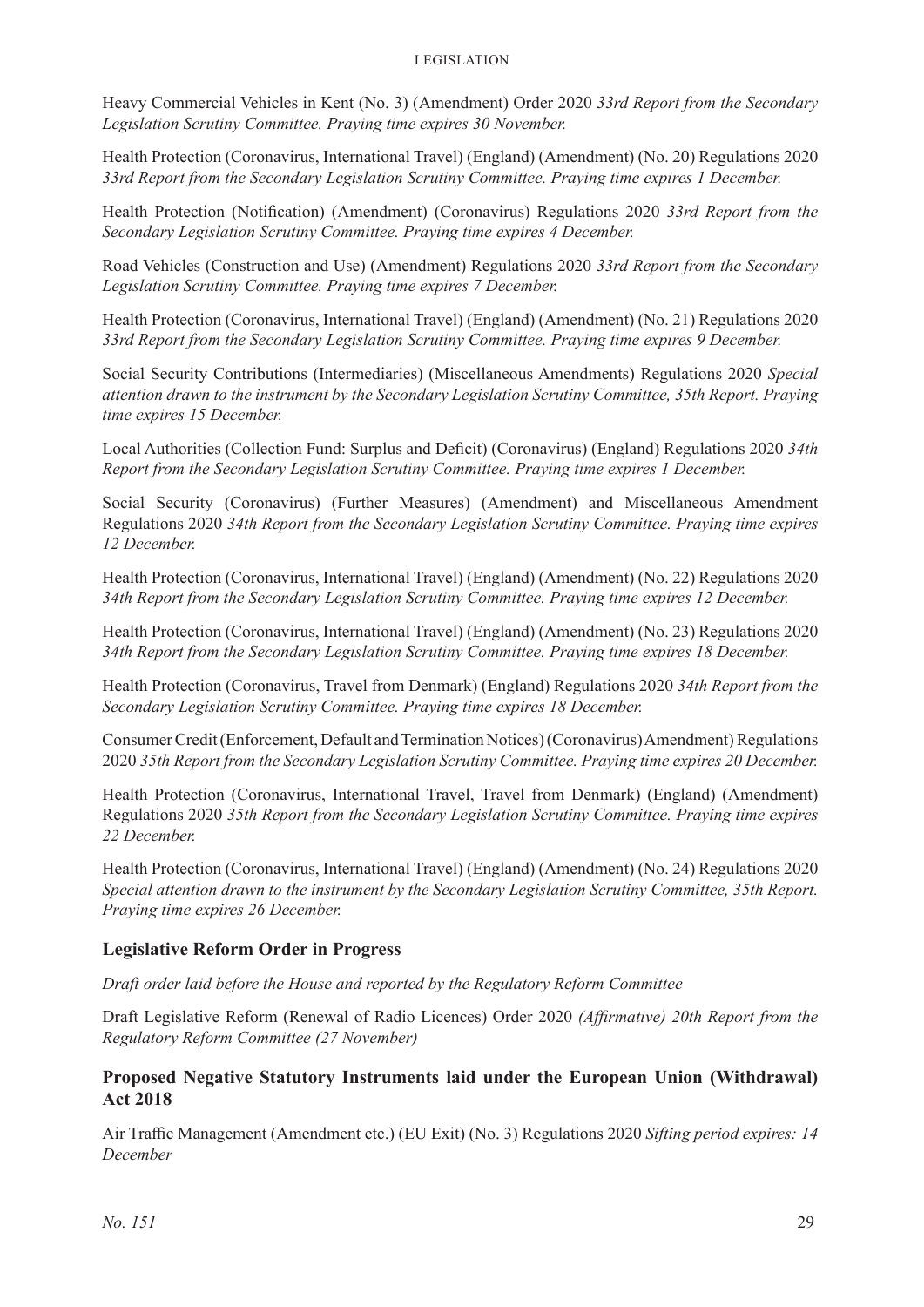#### Legislation

European Institutions and Consular Protection (Amendment etc.) (EU Exit) (Amendment) Regulations 2020 *Sifting period expires: 15 December*

Food and Drink (Amendment) (EU Exit) Regulations 2020 *Sifting period expires: 15 December*

#### **Treaties before the House (Special Attention Drawn)**

Agreement in the form of an Exchange of Notes between the Government of the United Kingdom of Great Britain and Northern Ireland and the Government of the United States of America on Technology Safeguards associated with United States Participation in Space Launches from the United Kingdom *Scrutiny period expires: 1 December. Special attention drawn by the European Union Committee, 17th Report 1 December*

Framework Agreement on Fisheries between the United Kingdom of Great Britain and Northern Ireland and the Kingdom of Norway *Scrutiny period expires: 2 December. Special attention drawn by the European Union Committee, 17th Report 2 December*

# **Retirements**

*The following members of the House have given notice of their intention to retire.*

Lord Guthrie of Craigiebank (1 December)

Lord Haskins (1 December)

Baroness Wilcox (17 December)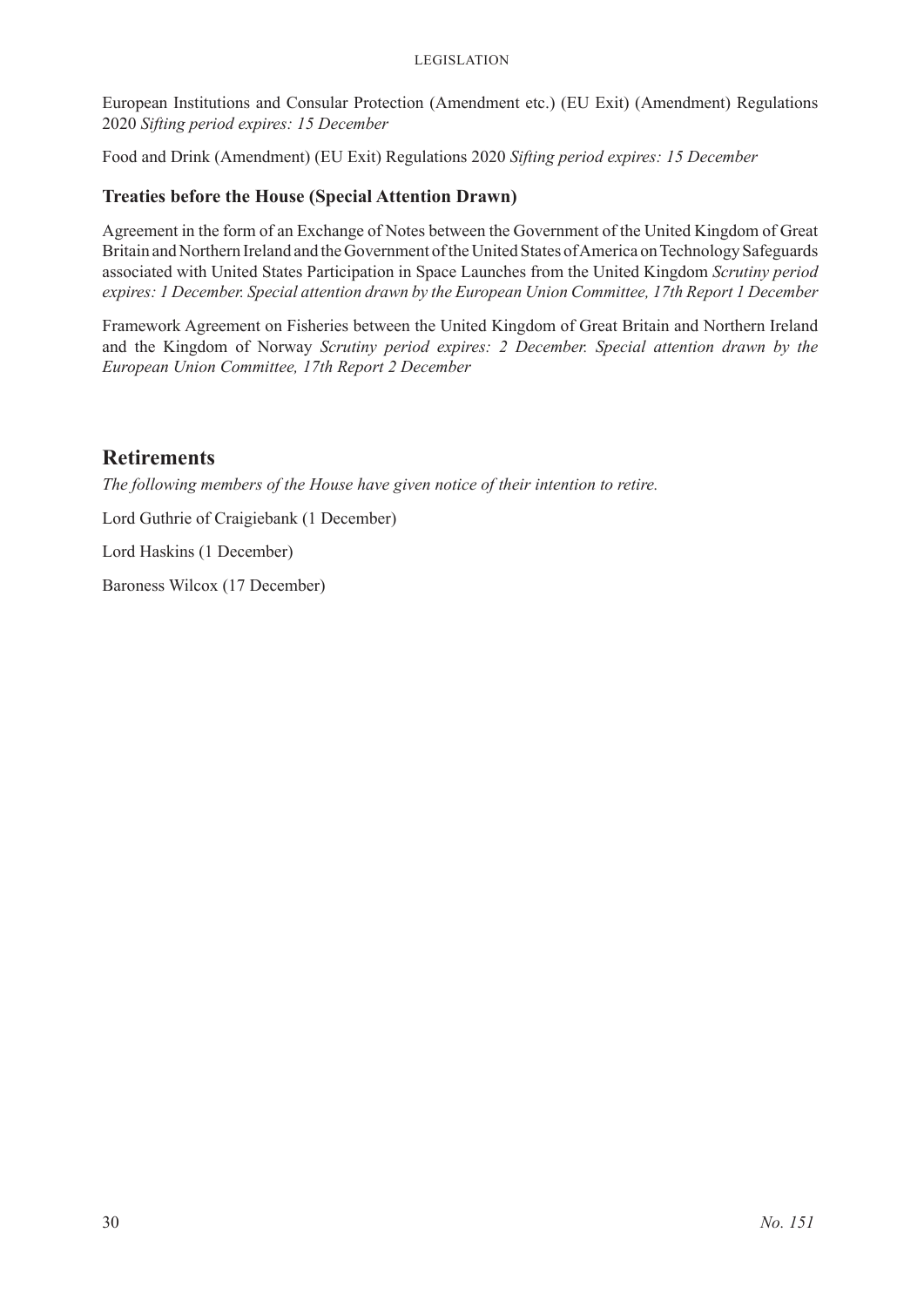# **Committees**

*Only the next meeting of each Committee is listed below. Further details of these meetings, and of planned further meetings, may be found in the House of Lords Committees Weekly Bulletin. Meetings are hybrid where a Committee Room is listed.*

| <b>Friday 27 November</b>                            |                 |                    |
|------------------------------------------------------|-----------------|--------------------|
| <b>Conduct Committee</b>                             | Virtual Meeting | 10.00am            |
| <b>Monday 30 November</b>                            |                 |                    |
| EU Services Sub-Committee                            | Virtual Meeting | 10.00am            |
| EU Goods Sub-Committee                               | Virtual Meeting | 10.30am            |
| Finance Bill Sub-Committee                           | Virtual Meeting | 4.00 <sub>pm</sub> |
| House of Lords Commission                            | Virtual Meeting | 4.00 <sub>pm</sub> |
| National Security Strategy (Joint Committee)         | Virtual Meeting | 4.00 <sub>pm</sub> |
| <b>Tuesday 1 December</b>                            |                 |                    |
| <b>Common Frameworks Scrutiny Committee</b>          | Virtual Meeting | 9.45am             |
| EU Security and Justice Sub-Committee                | Virtual Meeting | 9.45am             |
| COVID-19 Committee                                   | Virtual Meeting | 10.00am            |
| Science and Technology Committee                     | Virtual Meeting | 10.00am            |
| Procedure and Privileges Committee                   | Virtual Meeting | 3.00 <sub>pm</sub> |
| Economic Affairs Committee                           | Virtual Meeting | 3.00pm             |
| Communications and Digital Committee                 | Virtual Meeting | 3.00pm             |
| <b>Secondary Legislation Scrutiny Committee</b>      | Virtual Meeting | 3.45pm             |
| <b>Wednesday 2 December</b>                          |                 |                    |
| <b>Constitution Committee</b>                        | Virtual Meeting | 10.00am            |
| <b>International Relations and Defence Committee</b> | Virtual Meeting | 10.00am            |
| Risk Assessment and Risk Planning Committee          | Virtual Meeting | 10.30am            |
| National Plan for Sport and Recreation Committee     | Virtual Meeting | 3.30pm             |
| <b>Statutory Instruments (Joint Committee)</b>       | Virtual Meeting | 3.40pm             |
| EU International Agreements Sub-Committee            | Virtual Meeting | 3.40pm             |
| <b>Thursday 3 December</b>                           |                 |                    |
| Joint Committee on the Fixed-Term Parliaments Act    | Virtual Meeting | 11.00am            |
| <b>Monday 7 December</b>                             |                 |                    |
| Liaison Committee                                    | Virtual Meeting | 2.00 <sub>pm</sub> |
| <b>Wednesday 9 December</b>                          |                 |                    |
| <b>EU Environment Sub-Committee</b>                  | Virtual Meeting | 9.15am             |
| <b>Wednesday 16 December</b>                         |                 |                    |
| <b>Finance Committee</b>                             | Virtual Meeting | 4.15pm             |
|                                                      |                 |                    |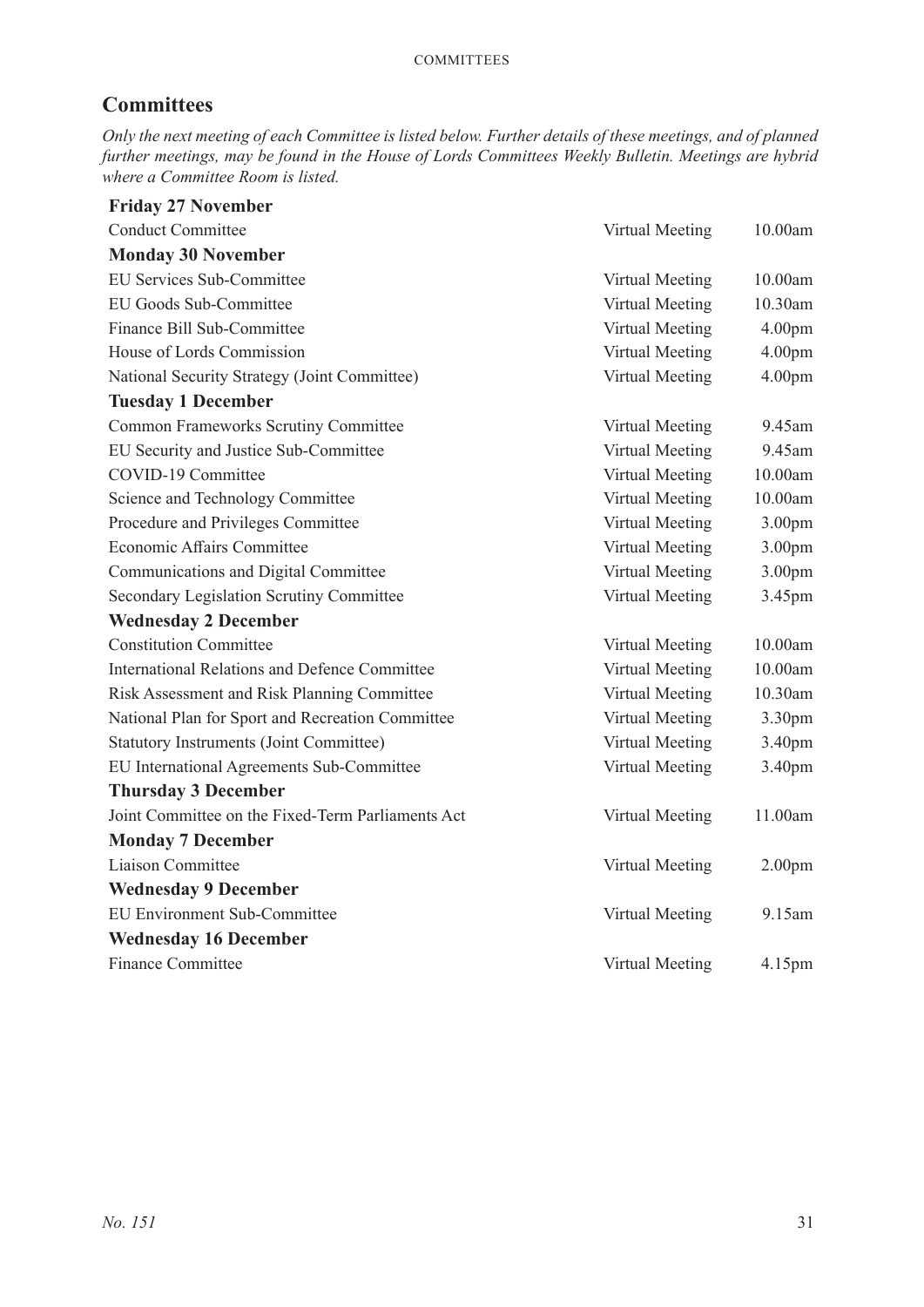# **Minutes of Proceedings of Thursday 26 November 2020**

*The House met at 12 noon.*

*Prayers were read by the Lord Bishop of St Albans.*

#### **Select Committee Report**

#### 1 **European Union**

The following Report from the Select Committee was made and ordered to be printed:

Scrutiny of international agreements:

Agreement in the form of an Exchange of Notes between the Government of the United Kingdom of Great Britain and Northern Ireland and the Government of the United States of America on Technology Safeguards associated with United States Participation in Space Launches from the United Kingdom (reported for special attention);

Framework Agreement on Fisheries between the United Kingdom of Great Britain and Northern Ireland and the Kingdom of Norway (reported for special attention);

Framework Agreement on Fisheries between the Government of the United Kingdom of Great Britain and Northern Ireland and the Government of the Faroes (reported for information). (17th Report, HL Paper 181)

#### **Public Business**

2 **G7 Summit** A question was asked by Lord McConnell of Glenscorrodale and answered by Lord True.

3 **Special Educational Needs** A question was asked by Lord Blunkett and answered by Baroness Penn.

4 **Rural economy** A question was asked by the Lord Bishop of St Albans and answered by Lord Gardiner of Kimble.

5 **Official development assistance** A question was asked by Lord Bruce of Bennachie and answered by Lord Ahmad of Wimbledon.

6 **Common Organisation of the Markets in Agricultural Products (Producer Organisations and Wine) (Amendment etc.) (EU Exit) Regulations 2020** Lord Gardiner of Kimble moved that the draft Regulations laid before the House on 5 October be approved. The motion was agreed to *en bloc*.

7 **Agriculture (Payments) (Amendment, etc) (EU Exit) Regulations 2020** Lord Gardiner of Kimble moved that the draft Regulations laid before the House on 5 October be approved. The motion was agreed to *en bloc*.

8 **Common Organisation of the Markets in Agricultural Products (Miscellaneous Amendments) (EU Exit) (No. 2) Regulations 2020** Lord Gardiner of Kimble moved that the draft Regulations laid before the House on 19 October be approved. The motion was agreed to *en bloc*.

9 **Common Organisation of the Markets in Agricultural Products (Miscellaneous Amendments) (EU Exit) Regulations 2020** Lord Gardiner of Kimble moved that the draft Regulations laid before the House on 19 October be approved. The motion was agreed to *en bloc*.

*The House adjourned. The House resumed.*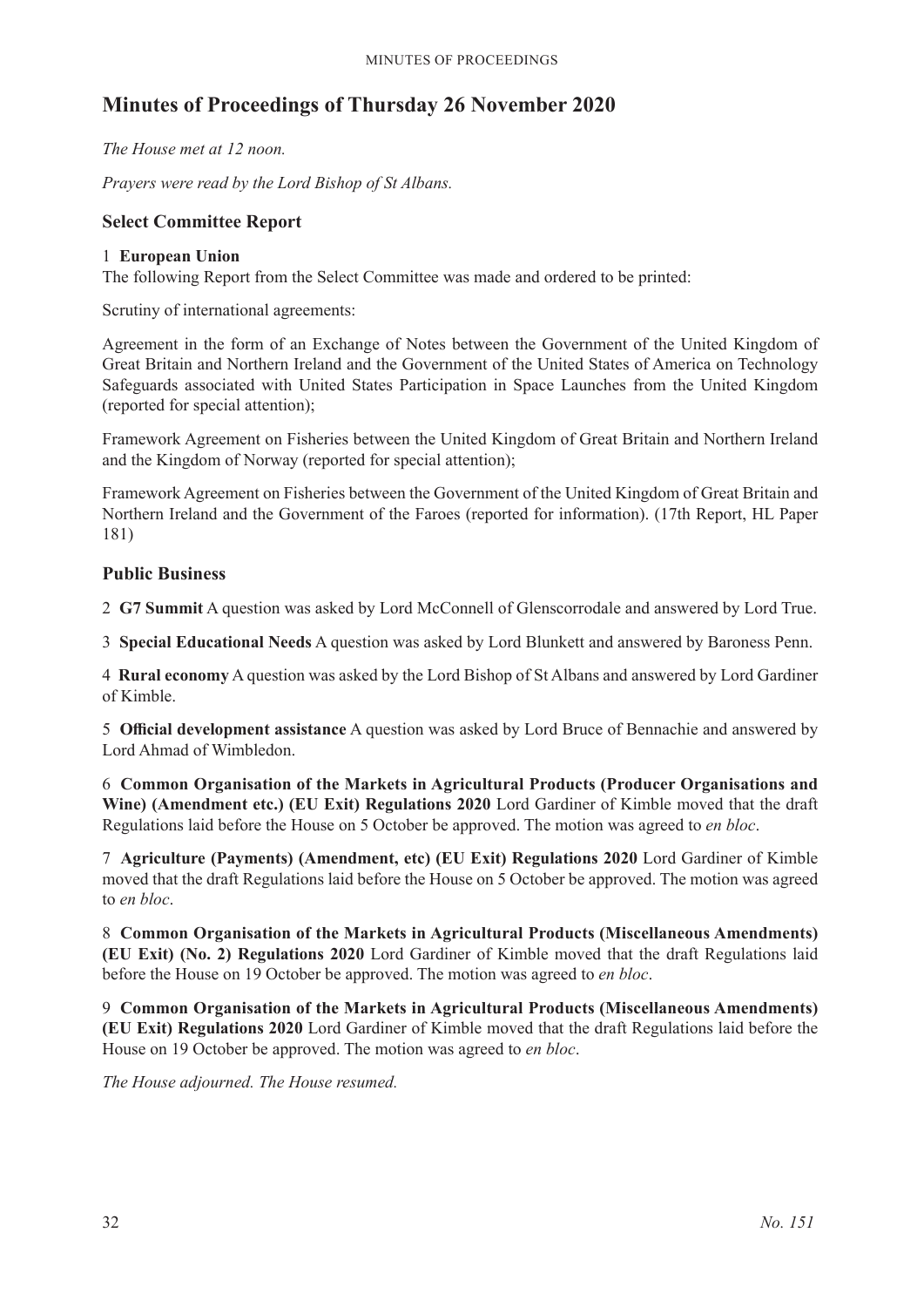10 **Parliamentary Constituencies Bill** The Commons Reasons were considered.

**Motion A** Lords amendment 1 was not insisted on.

**Motion B** Lords amendment 2 was not insisted on.

**Motion C** Lords amendment 6 was not insisted on.

**Motion D** Lords amendment 7 was not insisted on.

**Motion E** Lords amendment 8 was not insisted on and amendment 8B in lieu was disagreed to (see division).

11 **Heavy Commercial Vehicles in Kent (No. 1) (Amendment) Order 2020** Baroness Vere of Norbiton moved that the draft Order laid before the House on 22 October be approved. After debate, the motion was agreed to.

12 **Heavy Commercial Vehicles in Kent (No. 2) (Amendment) Order 2020** Baroness Vere of Norbiton moved that the draft Order laid before the House on 22 October be approved. The motion was agreed to.

13 **Law Enforcement and Security (Separation Issues etc.) (EU Exit) Regulations 2020** Baroness Williams of Trafford moved that the draft Regulations laid before the House on 13 October be approved. After debate, the motion was agreed to.

*The House adjourned at 5.48pm until Friday 27 November at 11.00am.*

**Ed Ollard** *Clerk of the Parliaments*

#### **Grand Committee Business**

*The Grand Committee met in Committee Room 2A at 2.30pm*

**Comprehensive Economic Partnership (European Union Committee Report)** (3-hour debate) Lord Goldsmith moved that the Grand Committee takes note of the Trade Agreement between the United Kingdom and Japan for a Comprehensive Economic Partnership, laid before the House on 23 October. After debate, the motion was agreed to.

*The Committee adjourned at 5.35pm.*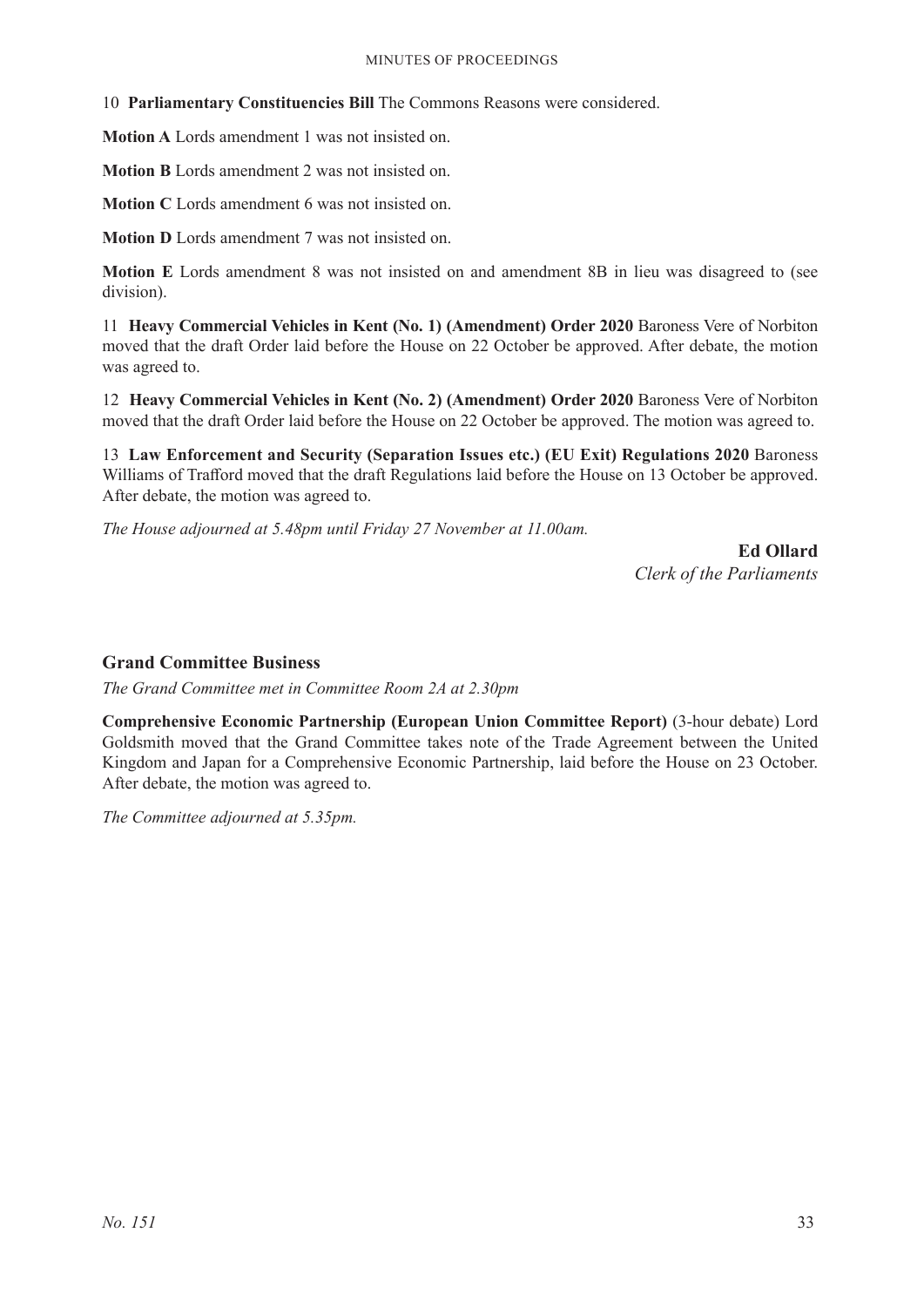# **Papers**

*All statutory instruments laid before the House are accompanied by an Explanatory Memorandum presented by command of Her Majesty, unless otherwise indicated.*

#### **Instrument Withdrawn**

The following affirmative instrument, laid before the House on the date shown, was withdrawn:

1. Draft Customs Safety and Security Procedures (EU Exit) Regulations 2020 (*16 November*)

#### **Command Papers**

The following papers were presented to the House by command of Her Majesty:

1. Health—Report of the Independent Investigation on The Life and Death of Elizabeth Dixon: A Catalyst for Change.  $\qquad \qquad \qquad (-)$ 

2. Contingent Liability—Minute from the Department for Business, Energy and Industrial Strategy concerning the notification of a revised contingent liability arising from the contract with Imperial College for the Human Challenge Project. (–)

#### **Affirmative Instruments**

The following instruments were laid before the House for approval by resolution:

- 1. Draft Customs Safety and Security Procedures (EU Exit) Regulations 2020
- 2. Draft Financial Services and Markets Act 2000 (Regulated Activities) (Amendment) Order 2020

#### **Negative Instrument**

The following instrument was laid before the House:

1. Air Quality (Amendment) (Northern Ireland Protocol) (EU Exit) (No. 2) Regulations 2020 (1352)

#### **Papers not subject to Parliamentary Proceedings**

The following papers were laid before the House:

1. Accounts of the Competition Appeal Tribunal and Competition Commission 2019–20

2. Commissioners of HM Revenue and Customs in Account with the Government of the Isle of Man 2019–20

3. Government Indemnity Scheme: Statement to Parliament on the level of outstanding liabilities under the Scheme for the six-month period ending 30 September 2020

4. Report of the Care Quality Commission: Monitoring the Mental Health Act in 2019–20

#### **Proposed Negative Statutory Instruments**

The following papers were laid under the European Union (Withdrawal) Act 2018:

1. European Institutions and Consular Protection (Amendment etc.) (EU Exit) (Amendment) Regulations 2020

2. Food and Drink (Amendment) (EU Exit) Regulations 2020, replacing those laid on 19 November